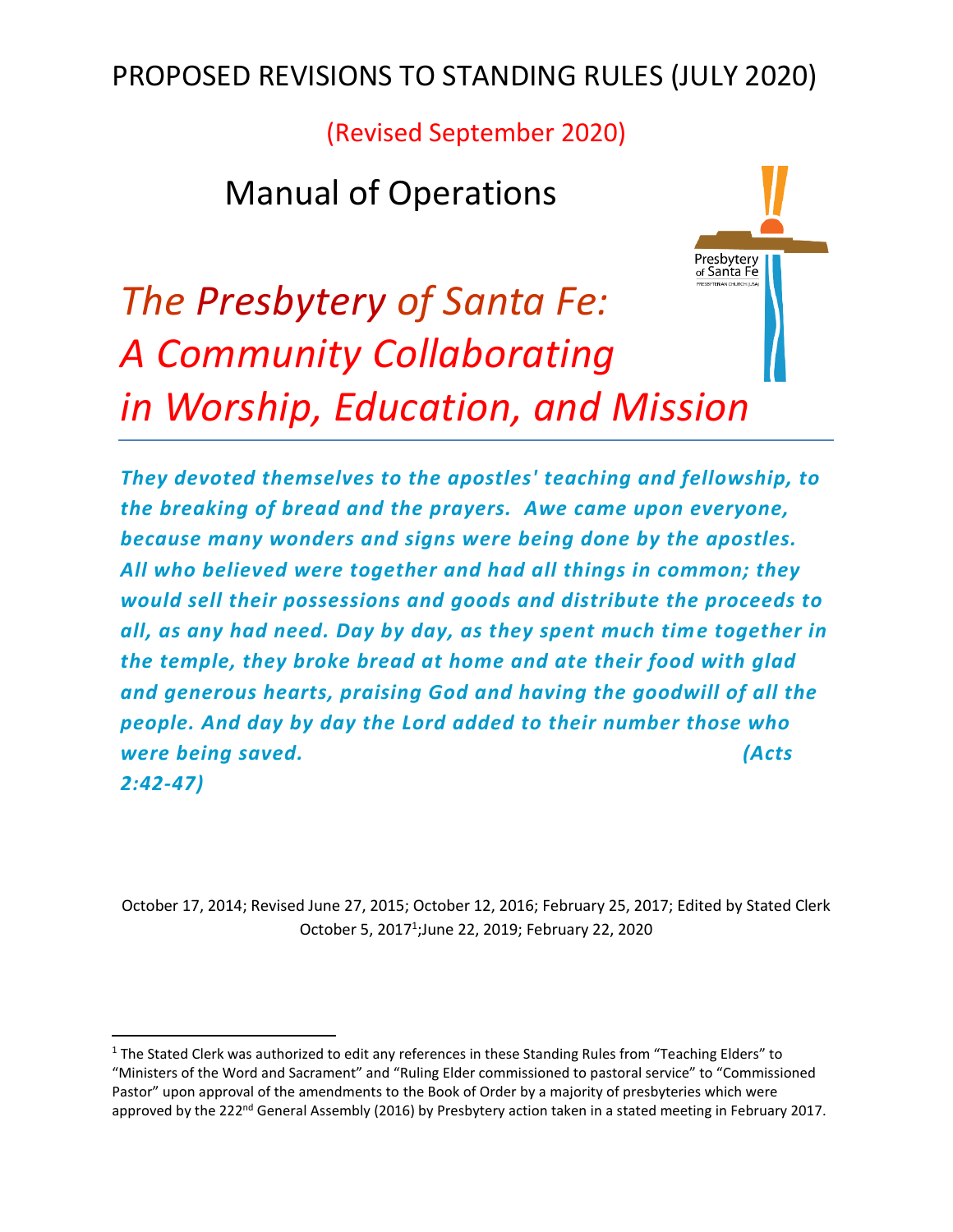- 1 **The Manual of Operations of the Presbytery of Santa Fe includes the Articles of Incorporation, the**
- 2 **Bylaws, the Standing Rules including an Addendum with position descriptions, and other related**
- 3 **documents.**

## Table of Contents

## Vision and Values

Standing Rules Who We Are as an Entity Representation Meetings, Attendance and Minutes Special Rules of Order **Officers** General Rules for Organization Responsibilities of Commissions and Committees Provisions for Electronic Meetings & Voting Commissions and Committees of the Presbytery Associated Ministry Groups Commissioners and Young Adult Advisory Delegates to the General Assembly Presbytery Staff Amending or Suspending the Standing Rules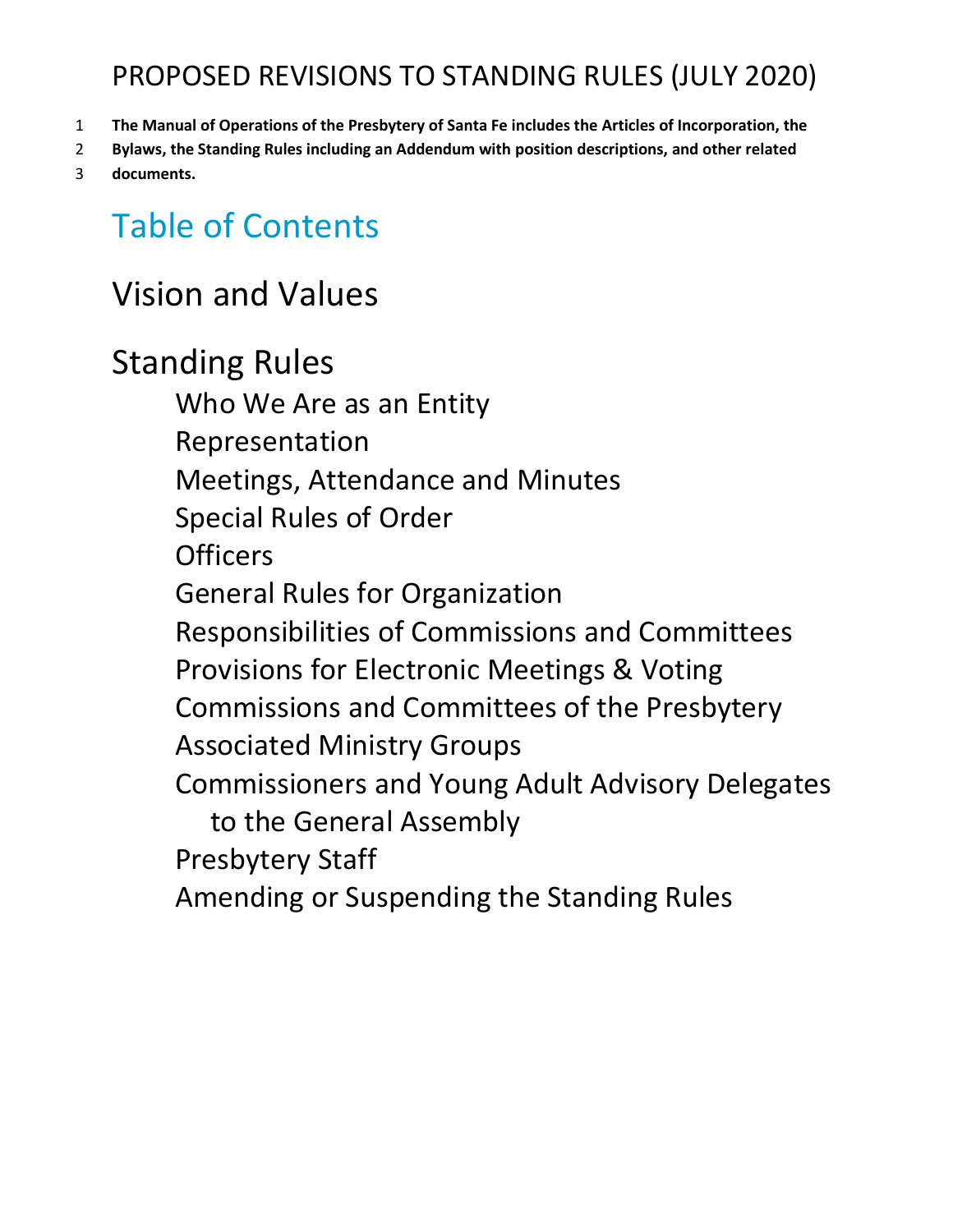## **Vision and Values**

The Presbytery of Santa Fe, as the Presbyterian Church (USA) in this place, is a

community of congregations engaged by the Triune God in worship, education,

and mission, both as congregations and as relational networks.

 We live into our future as a community of faith engaged in God's mission, guided by Scripture, fulfilling ecclesial responsibilities, and claiming these shared values:

- Celebrating the goodness, mercy and love of God by joining together to worship Jesus Christ in spirit and in truth.
- Living Christ's call to love God and one another in word and deed.
- Responding to God's call by connecting as congregations to do mission and ministry together with Christ-like creativity and innovation.
- Mentoring and nurturing all people for discipleship.
- Cultivating generosity, hospitality and mutuality in all of our relationships.
- Being faithful stewards of the Spirit's gifts, including wisdom, community, theological traditions, and cultural diversity.
- Embracing God's ongoing new creation through openness to creativity and change in our structures and systems.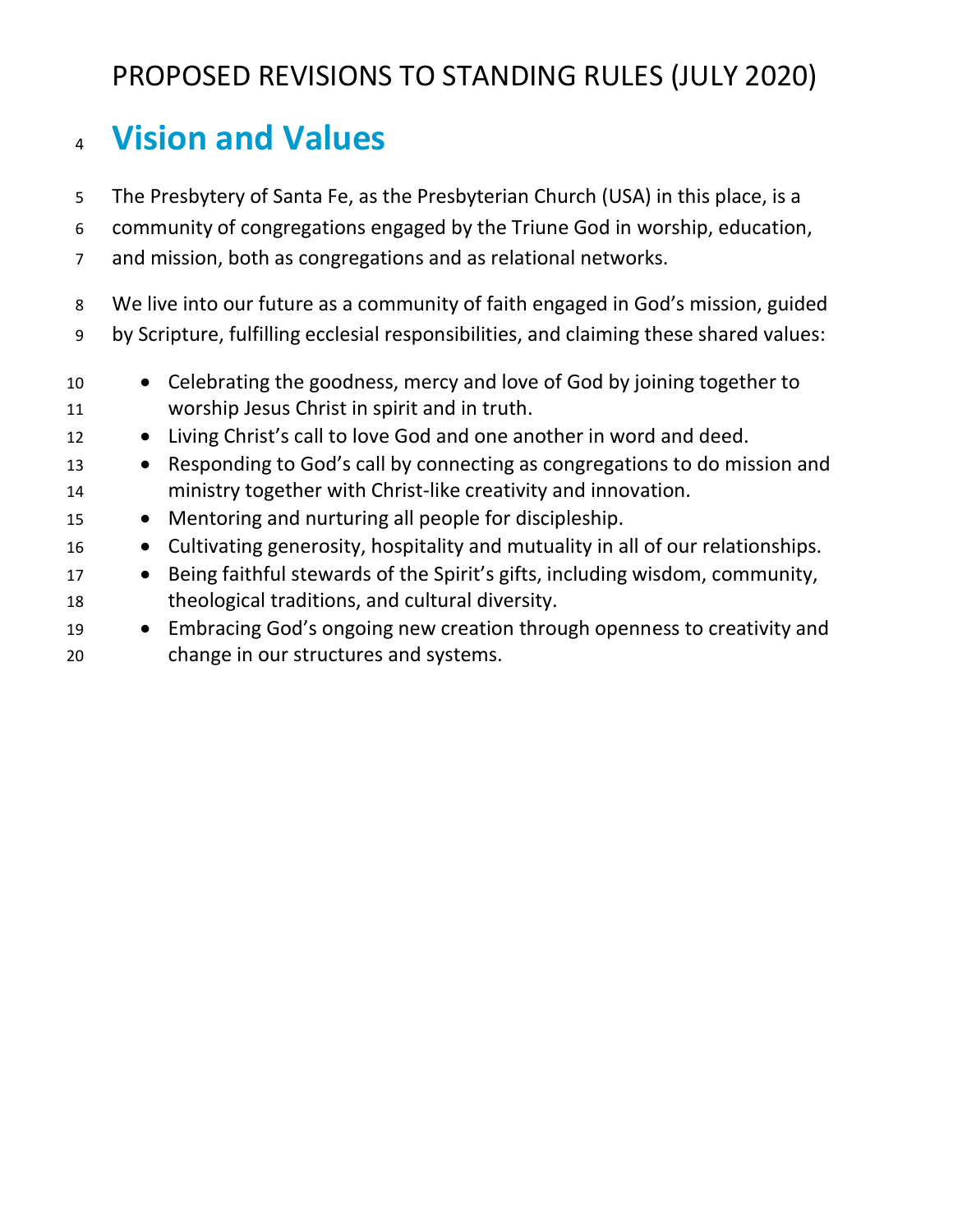## **Standing Rules**

## **of the Presbytery of Santa Fe**

## **Who We Are as an Entity**

The Presbytery of Santa Fe (hereinafter referred to as the "Presbytery" or the "Corporation") is

the governing body of the Presbyterian Church (U.S.A.) in the geographical area described in

- the Bylaws.
- The Presbytery is a New Mexico not-for-profit corporation established under the Constitution
- of the Presbyterian Church (U.S.A.), the Articles of Incorporation of the Presbytery, the Bylaws
- 29 of the Presbytery, and applicable laws of the federal government of the United States of

America and of the State of New Mexico. In all matters of ecclesial government, the

- Constitution of the Presbyterian Church (U.S.A.) is the highest authority.
- The Presbytery as a dynamic council is constituted by the (1) Ruling Elder commissioners
- elected by congregational councils and (2) Ministers of the Word and Sacrament on the roll of
- Presbytery. The powers of Presbytery in its governance of congregations and of its Teaching
- Elder members are described and limited by the Constitution of the Presbyterian Church
- (U.S.A.).
- Offices of the Presbytery are on the campus of First Presbyterian Church, Albuquerque. Mailing
- address is 217 Locust NE, Albuquerque, New Mexico, 87102.

#### **Representation**

Ruling Elder commissioners shall be elected by each session according to the following table:

| 41 | Church Membership | <b>Number of Commissioners</b> |
|----|-------------------|--------------------------------|
|    |                   |                                |
| 42 | $1 - 120$         | 1 Elder                        |
| 43 | 121-190           | 2 Elders                       |
| 44 | 191-250           | 3 Elders                       |
| 45 | 251-500           | 4 Elders                       |
| 46 | 501-1000          | 5 Elders                       |
| 47 | 1001-1500         | 6 Elders                       |
| 48 | 1501-2000         | 7 Elders                       |
| 49 | $2001+$           | 8 Elders                       |
|    |                   |                                |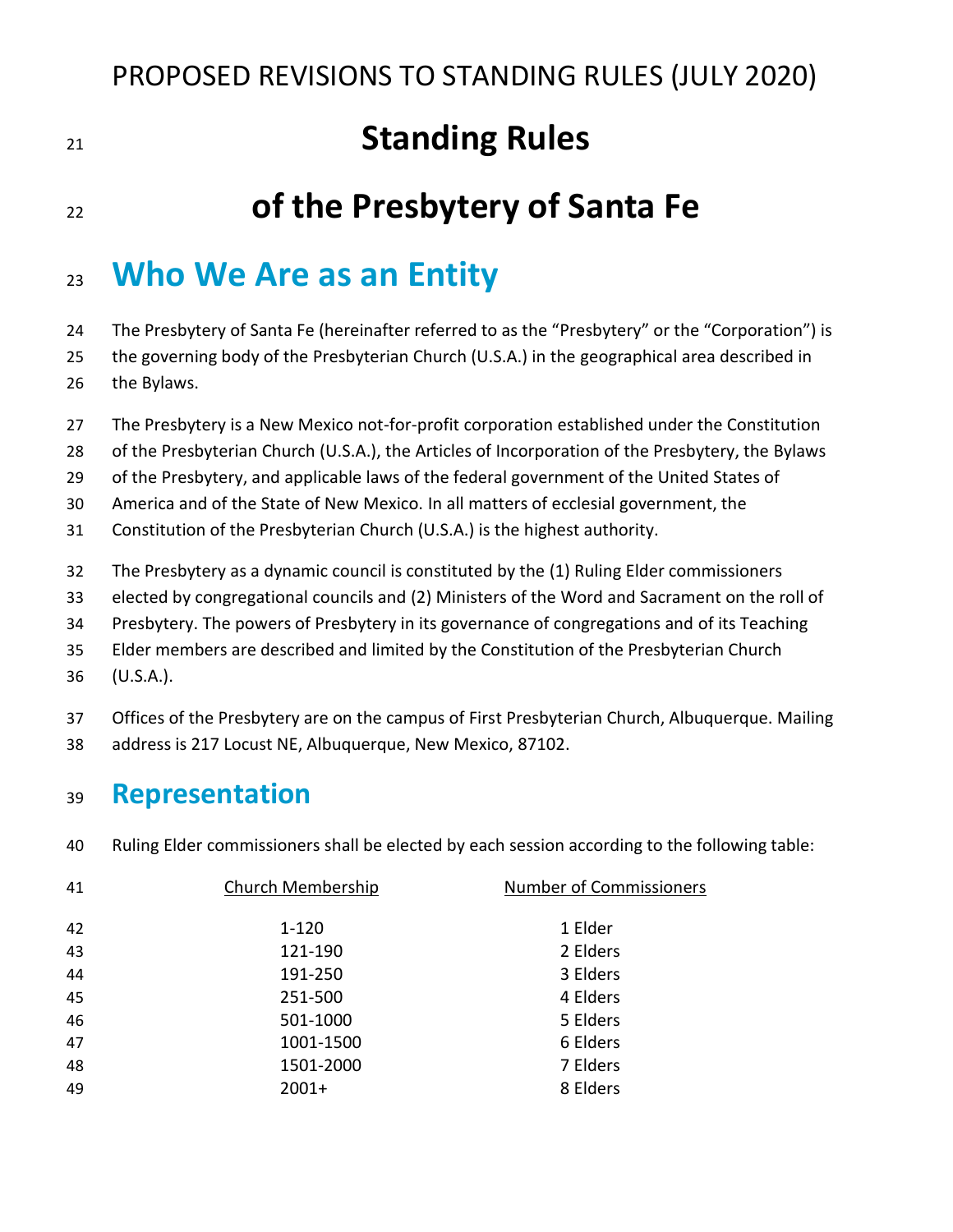- Alternate Ruling Elder commissioners are ordinarily elected by each session to substitute for
- the regular commissioners in the latters' absence.
- Annually, at the fall meeting of presbytery, the Stated Clerk of the Presbytery shall report the
- 53 difference in attendance between Ministers of the Word and Sacrament<sup>2</sup> and Ruling Elder
- commissioners based upon the average of the last six presbytery meetings. If additional Ruling
- Elder commissioners are needed to address the imbalance, at the recommendation of the
- Stated Clerk**,** the Presbytery shall invite councils of particular congregations to elect additional
- Ruling Elder commissioners, bearing in mind the principles of unity in diversity in Book of Order F-1.0403.

## **Stated Meetings, Called Meetings, Attendance**

### **and Minutes**

- Presbytery shall hold three *stated* meetings each year. *Called* meetings may be requested as
- needed, in accordance with the Book of Order and these Standing Rules.
- The recommendations for the Presbytery meeting dates and locations for the following year
- will be made by the Stated Clerk at the first presbytery meeting of the year for approval by
- Presbytery. The recommendations will take into consideration balance in geographical meeting
- sites and accessibility for all members of the Presbytery in facilities conducive to full
- participation.
- The annual meeting of the corporation will normally be the last meeting of the year.
- Costs to attend presbytery meetings are to be assumed by the commissioners and/or their
- congregations. Those commissioners experiencing hardship related to bearing such costs may
- direct requests for assistance to the Administrator.
- The Presbytery of Santa Fe in session shall always conform to the requirements of the
- Constitution of the Presbyterian Church (U.S.A.) and the requirements of the Presbytery's
- Manual of Operations. Meetings shall be conducted in accordance with the most recent edition
- of *Robert's Rules of Order*. A quorum for presbytery meetings shall be ten Ministers of the
- Word and Sacrament currently on the roll of the presbytery and one Ruling Elder commissioner
- each from ten congregations on the roll of the presbytery.
- The minutes of presbytery shall list the names of Teaching Elder voting members who were
- present for all or part of the meeting and the names of those who were absent or excused from

 The Book of Order 2017/2019 defines "Minister of the Word and Sacrament" as follows: "**Ministers of the Word and Sacrament (also called teaching elders and pastors)**…" See G-2.0501. For purposes of these Standing Rules, the terms "Ministers of the Word and Sacrament" is used, at the same time, acknowledging that the other terms are also acceptable alternatives.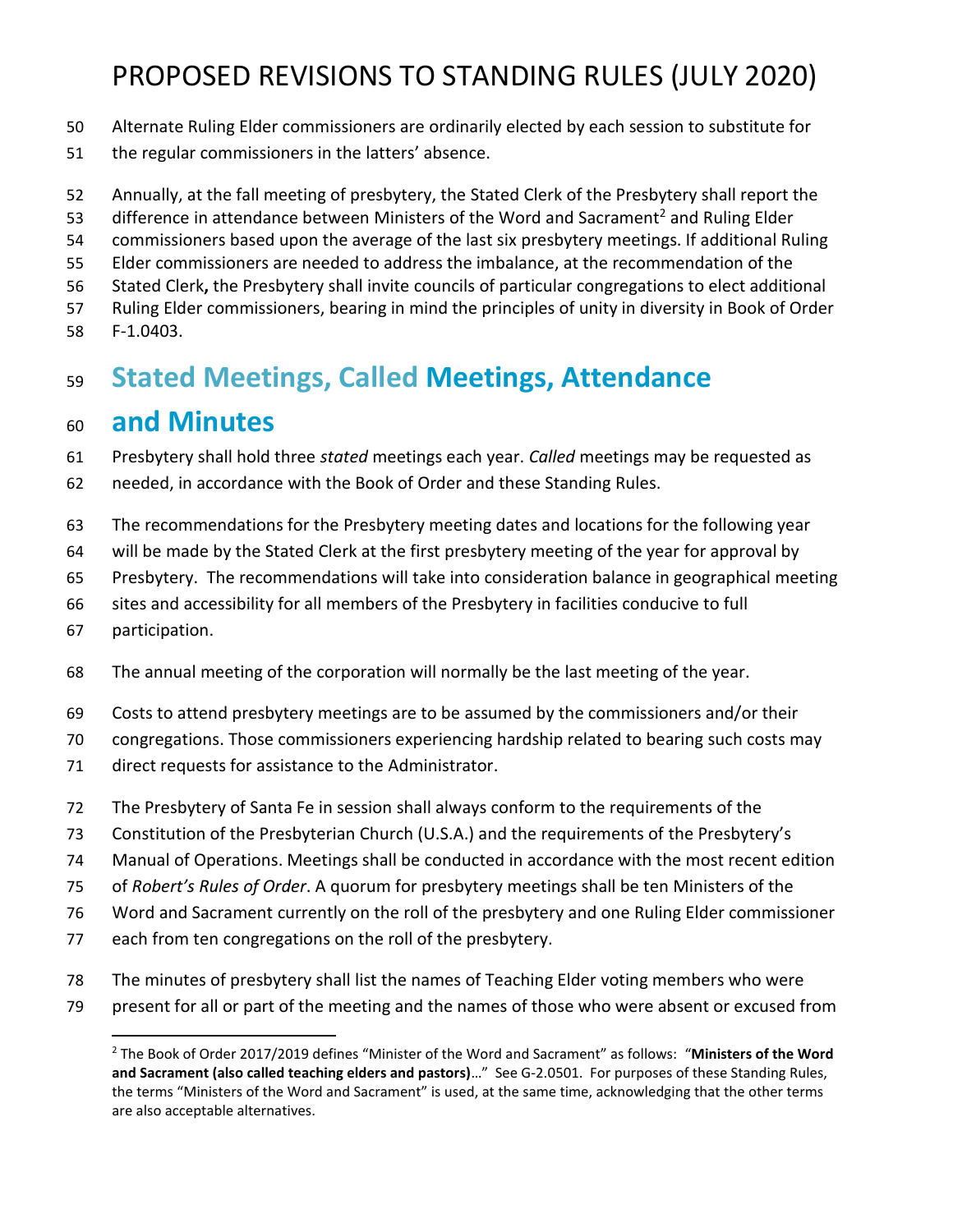- the meeting. Honorably Retired (HR) Ministers of the Word and Sacrament who are members
- 81 of the Presbytery shall be excused from attendance at presbytery meetings, and will not be
- 82 listed as Absent or Excused in official minutes if they do not attend.
- Minutes of each presbytery meeting shall be approved at the following presbytery meeting.
- Stated meetings of the Presbytery will be held in a specified location with the members being
- 85 physically present with each other. Notice of a stated meeting shall be sent not less than ten
- 86 days in advance to each Teaching Elder and to the clerks of session of every congregation.
- Called meetings may be held in accordance with the Book of Order, G-3.0304, at the request of
- the Coordinating Team, or by the following process: The Moderator shall convene a called
- meeting at the request, or with the concurrence, of two Ministers of the Word and Sacrament
- and two Ruling Elder Commissioners, the Ministers of the Word and Sacrament and Ruling
- Elders being of different congregations. Should the Moderator be unable to act, the
- Administrator shall, under the same conditions, issue the call. If both Moderator and
- Administrator are unable to act, any three Ministers of the Word and Sacrament and three
- Ruling Elder Commissioners (being of different churches) may convene a called meeting. The
- Synod may direct the Presbytery to convene a special meeting for the transaction of designated
- business. Called meetings of the Presbytery will be held in a specified location with the
- members being physically present with each other. Notice of a called meeting shall be sent not
- less than ten days in advance to each Teaching Elder and to the clerks of session of every
- congregation. The notice shall set out the purpose of the meeting, and no other business than
- that listed in the notice shall be transacted.
- A quorum shall be established according to the Bylaws of the Presbytery, Article VII. 5.

#### **Docket, Consent Agenda, and New Business**

- **Docket:** The docket for each meeting of the Presbytery is prepared by the Administrator,
- reviewed by the Coordinating Team and presented to the Presbytery for its adoption.
- **Consent Agenda:** The Presbytery Coordinating Team may designate items of business for the Consent Agenda. The Consent Agenda shall be considered at Presbytery stated meetings and any member of the Presbytery may request that any item be removed, in which case that item shall be removed from the Consent Agenda for consideration by the Presbytery. Any items not so removed at the time set forth for consideration of the Consent Agenda shall be deemed adopted by the Presbytery as the action of the Presbytery. Overtures to amend the Book of Confessions, the Book of Order, the Presbytery Bylaws, Standing Rules or the Presbytery
- Manual of Operations shall not be set on the Consent Agenda.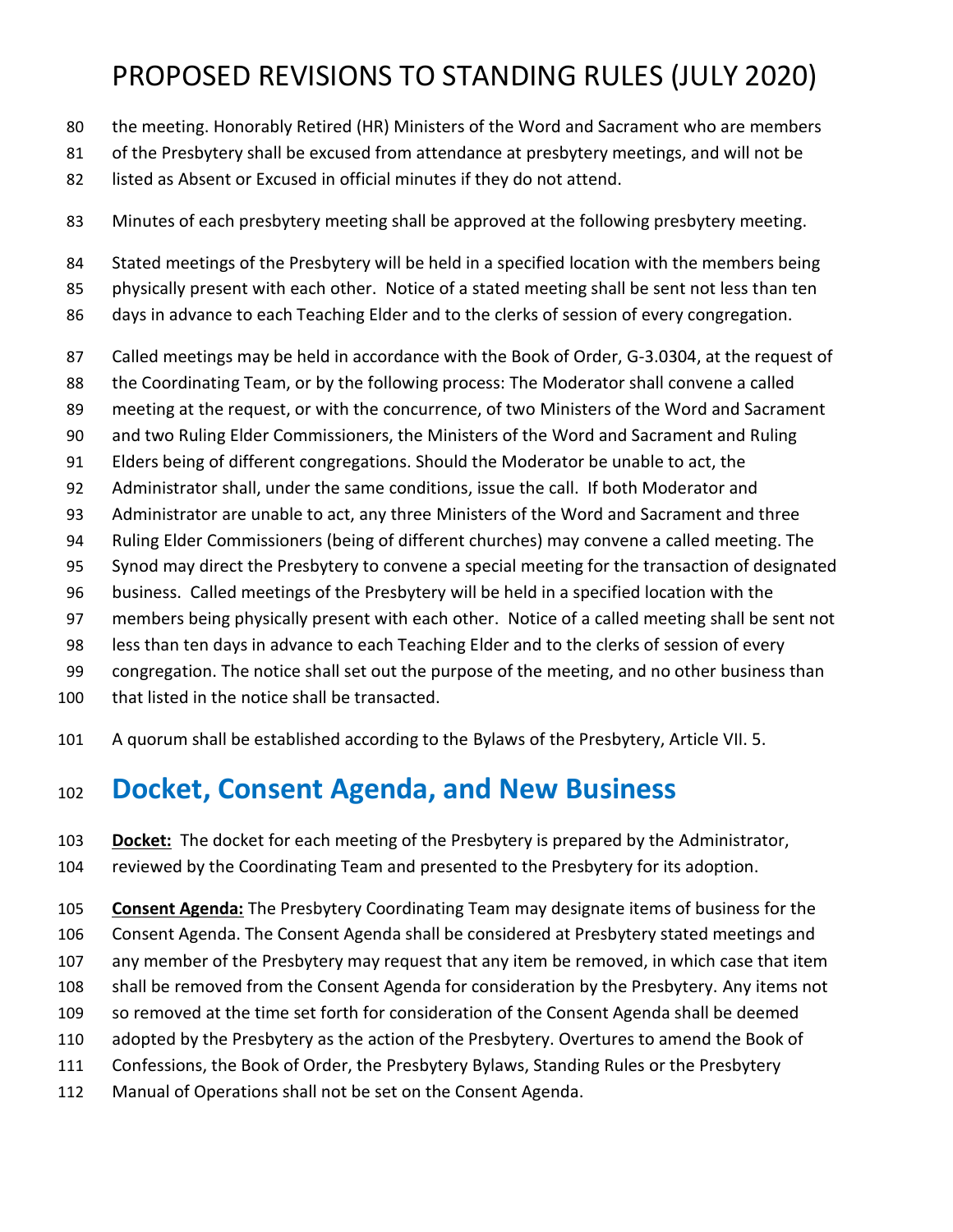**New Business:** New business, ordinarily in the form of a motion, may be brought to the Presbytery in the following ways:

- 115 The Leadership Team, the Chairperson of the Coordinating Team, or the Moderator (or acting Moderator) may submit a motion to the Administrator no less than 14 days prior 117 to the Presbytery meeting at which it is to be heard. The motion, and any accompanying background and rationale, shall be distributed via the Presbytery website with other meeting documents. The Administrator, in consultation with the Chairperson of the Coordinating Team, shall place the item of new business on the proposed agenda for 121 the meeting.
- The Leadership Team, the Chairperson of the Coordinating Team, or the Moderator (or acting Moderator) may bring a motion concerning an item of an emergency or urgent nature to a meeting of Presbytery, with the motion and accompanying background and 125 rationale distributed to presbyters early in the meeting. The item of business shall be added to the agenda, upon the Administrator's recommendation as to the time of day and the amount of time to be allotted.
- 128 A commissioner may submit a motion in writing to the Administrator thirty days prior to 129 the Presbytery meeting at which it is to be heard. The motion, and any accompanying background and rationale, would then be distributed via the Presbytery website with other meeting documents. The Administrator, in consultation with the Coordinating Team and/or Moderator, would then place the item of new business in the proposed docket for the meeting.
- 134 A commissioner may submit a motion in writing to the Administrator within the first 135 hour of a stated meeting of Presbytery. If found by the Administrator to be in order\*, 136 the motion shall be given to the New Business Committee for its consideration. If it is found by the New Business Committee to be business that is properly brought before 138 the Presbytery, it will be considered by the Presbytery under the "new business" section of the docket.
- 

 \* Timely, in respectful language, properly presented, and not an "improper motion" as defined by *Robert's Rules of Order*, Chapter X, Section 39

#### **Officers**

- The ecclesiastical officers of the Presbytery are: Moderator, Moderator-Elect, Past Moderator,
- Stated Clerk, and Treasurer. All ecclesiastical officers shall be either Ministers of the Word and
- Sacrament or Ruling Elders.
- The **Moderator's** duties are specified in the Book of Order G-3.0104, the articles of

incorporation, and Bylaws of the Presbytery, and as the Presbytery may otherwise direct, and

- include:
- 150 Serving as a member of the Coordinating Team.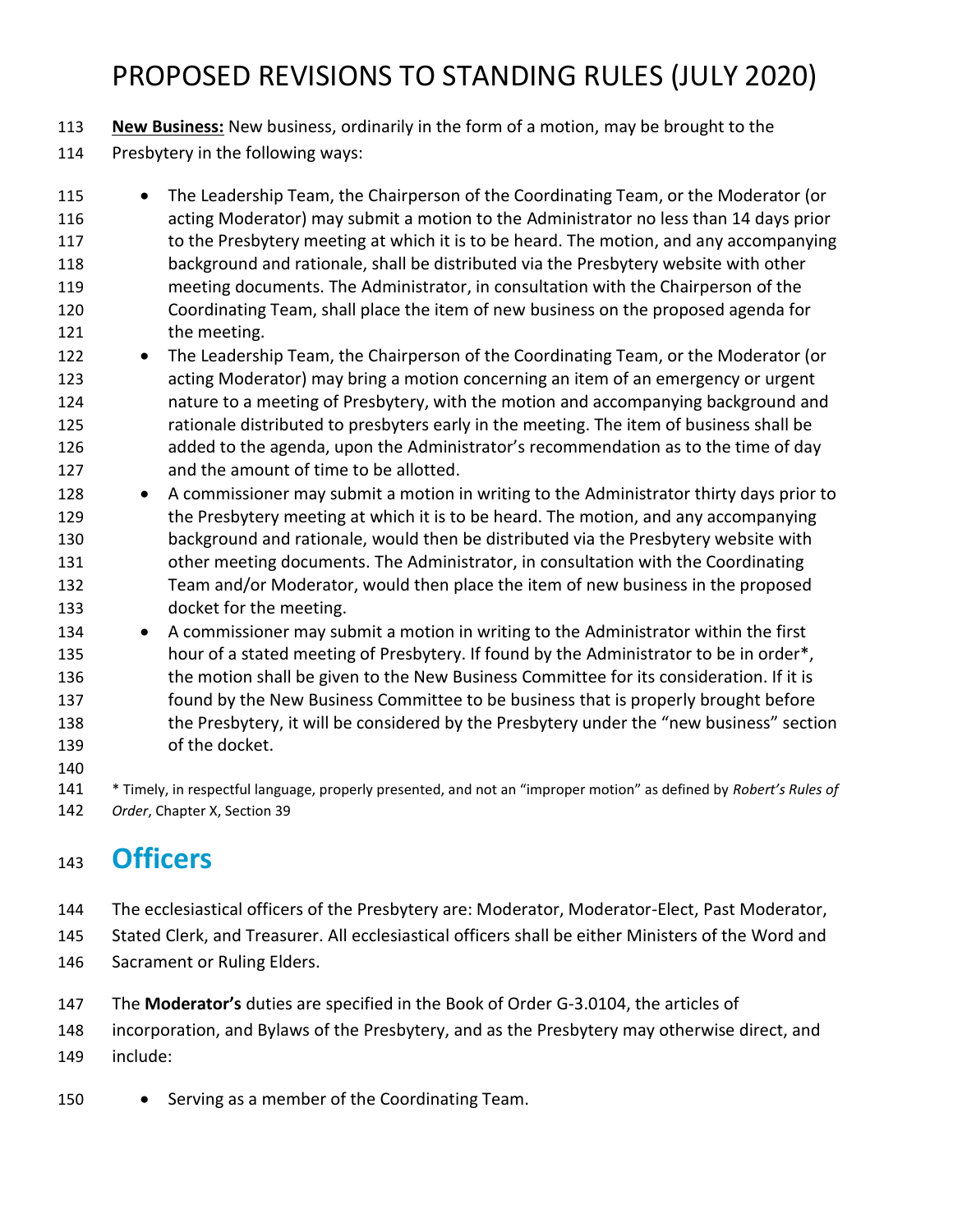- 151 Serving as chairperson of the Leadership Team. • Serving as President of the Board of Trustees. • Appointing, in consultation with the chairperson(s) of the Commission on Ministry, the Stated Clerk**,** and Associate Stated Clerk, a committee of counsel as provided in the Rules of Discipline D-6.0302. Further, the Moderator shall at the next meeting of the Presbytery report such action. • Appointing, with the advice and consent of the chairperson(s) of the Commission on Ministry and Stated Clerk, an investigating committee as provided in the Rules of Discipline D-10.0103.Further, the Stated Clerk shall at the next meeting of the Presbytery report such action. 161 • Appointing, in consultation with the chairperson(s) of Commission on Ministry, the Stated Clerk and the Associate Stated Clerk, a committee for Special Administrative Review, as provided in the Book of Order G-3.0108b. Further, the Moderator shall at 164 the next meeting of the Presbytery report such action. Candidates for the office of Moderator are presented to the Presbytery by the Committee on Representation and Participation at the annual meeting of the Presbytery, and that officer is elected and ordinarily installed at that meeting. The **Moderator-Elect's** duties are specified in the bylaws of the Presbytery, and as the Presbytery may otherwise direct, and include: 172 • Serving as the Vice-Moderator of the Presbytery. 173 • Serving on behalf of the Moderator in any capacity when invited by the Moderator. 174 • Serving as a member of the Coordinating Team. Should the position of Moderator become vacant for any reason during the Moderator-Elect's term, the Moderator-Elect shall immediately, without the need for an election or installation, become **Acting Moderator** with all of the powers, duties and responsibilities of Moderator under the Book of Order and the Presbytery's Bylaws and Standing Rules until the next annual meeting of the Presbytery. The Presbytery may, but is not required to, elect and install a **Successor Moderator-Elect**, with all of the powers, duties and responsibilities of Moderator- Elect under the Presbytery's Bylaws and Standing Rules; or elect but not install an **Acting Vice- Moderator**, serving in any capacity requested by the Acting Moderator. Candidates for either office are presented to the Presbytery by the Committee on Representation and Participation and any such officer will serve until the next annual meeting of the Presbytery.
- In electing the Moderator-Elect, the Presbytery stipulates that the Moderator-Elect will become the Moderator the following year, and will serve a three-year term on the Leadership Team by virtue of office. Candidates for the office of Moderator-Elect are presented to the Presbytery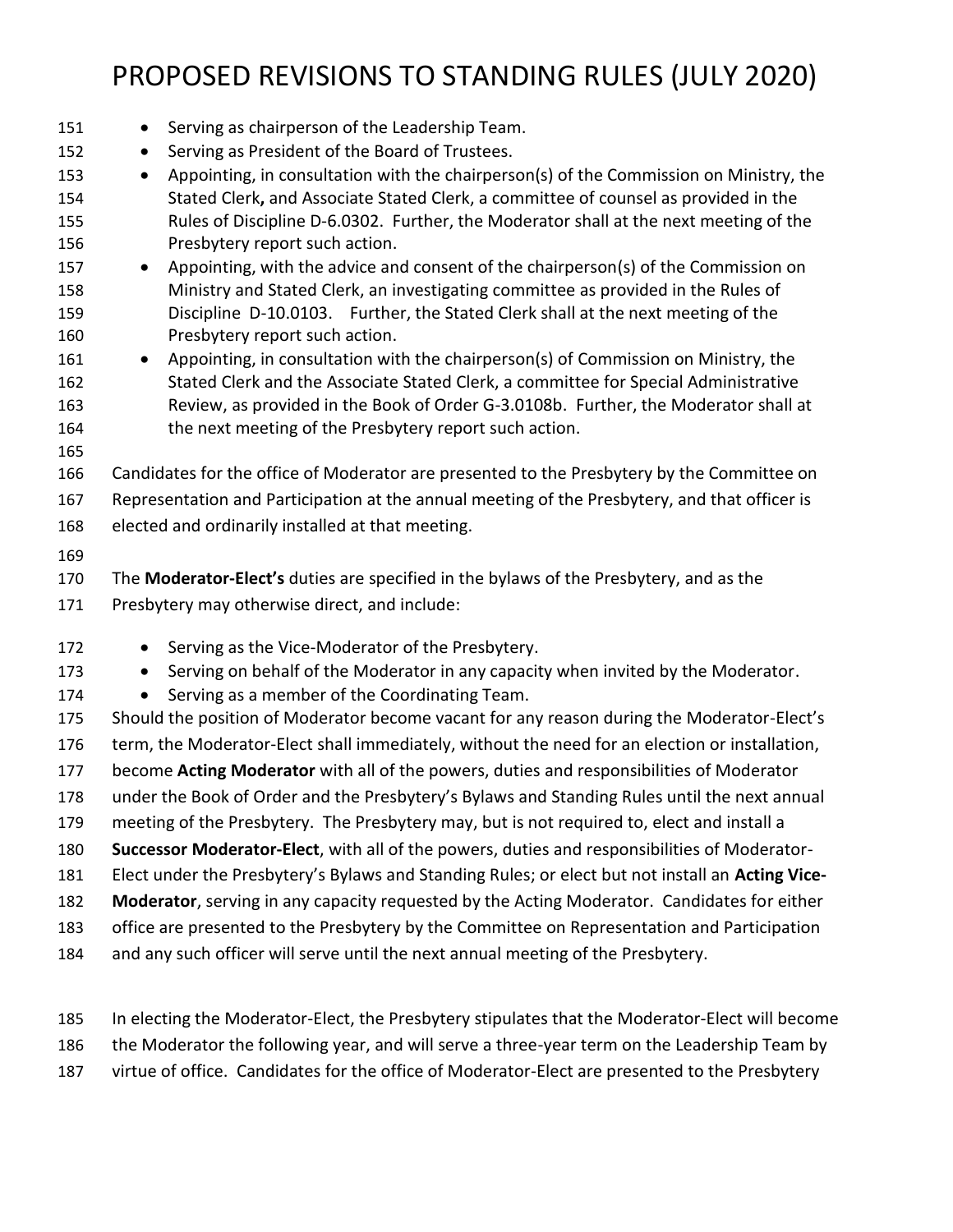by the Committee on Representation and Participation at the annual meeting of the Presbytery, and that officer is elected and ordinarily installed at that meeting.

 The **Treasurer's** duties are specified in the Articles of Incorporation, the Bylaws of the Presbytery and relevant secular law. In addition, the duties of the Treasurer shall include:

- Providing a financial report at stated meetings of the Presbytery.
- Presenting a year-end financial statement to Presbytery at its first stated meeting following the end of the fiscal year.
- 195 Working with the Leadership Team, the Finance and Property Committee, the Administrator, the Coordinating Team, and others on matters pertaining to the financial 197 life of the Presbytery, which shall include an annual audit/review of the Presbytery's year-end financial statements as soon as practicable following the close of each fiscal year. (See Bylaws, Article IX)
- Serving as a member ex officio, without vote, on the Finance and Property Committee.
- 201 Serving as a member of the Coordinating Team.
- Serving as the Treasurer of the Board of Trustees.

 The Treasurer is nominated by the Committee on Representation and Participation, and elected at the Annual Meeting to serve a three-year term. Consecutive terms may be served at the will of the Presbytery. The Treasurer assumes the duties of office at the close of the annual stated meeting of Presbytery.

 Expenses for the Treasurer shall come from per capita budget funds assigned for use by the Finance and Property Committee. In carrying out his/her duties, the Treasurer may be assisted by such person or persons as the Presbytery or the Coordinating Team may deem advisable.

 The **Stated Clerk's** duties are those specified in the Book of Order G-3.0104, the Articles of Incorporation, the Bylaws of the Presbytery, the Position Description, and as the Presbytery may otherwise direct. The Stated Clerk serves as the Secretary of the Board of Trustees of the Presbytery of Santa Fe. In addition, the Stated Clerk oversees the following ecclesiastical duties:

- Keeping an accurate record of the churches and Ministers of the Word and Sacrament, and preparing a roll of Ministers of the Word and Sacrament and Ruling Elders present at each meeting of Presbytery.
- Putting minutes of each meeting into permanent form and making available copies to members of Presbytery.
- Giving due notice (call) of Presbytery meetings to members of the Presbytery.
- Providing a docket for stated meetings to members of Presbytery.
- Referring communications and items of business or concern to the appropriate commission, committee, work group, task force, or team.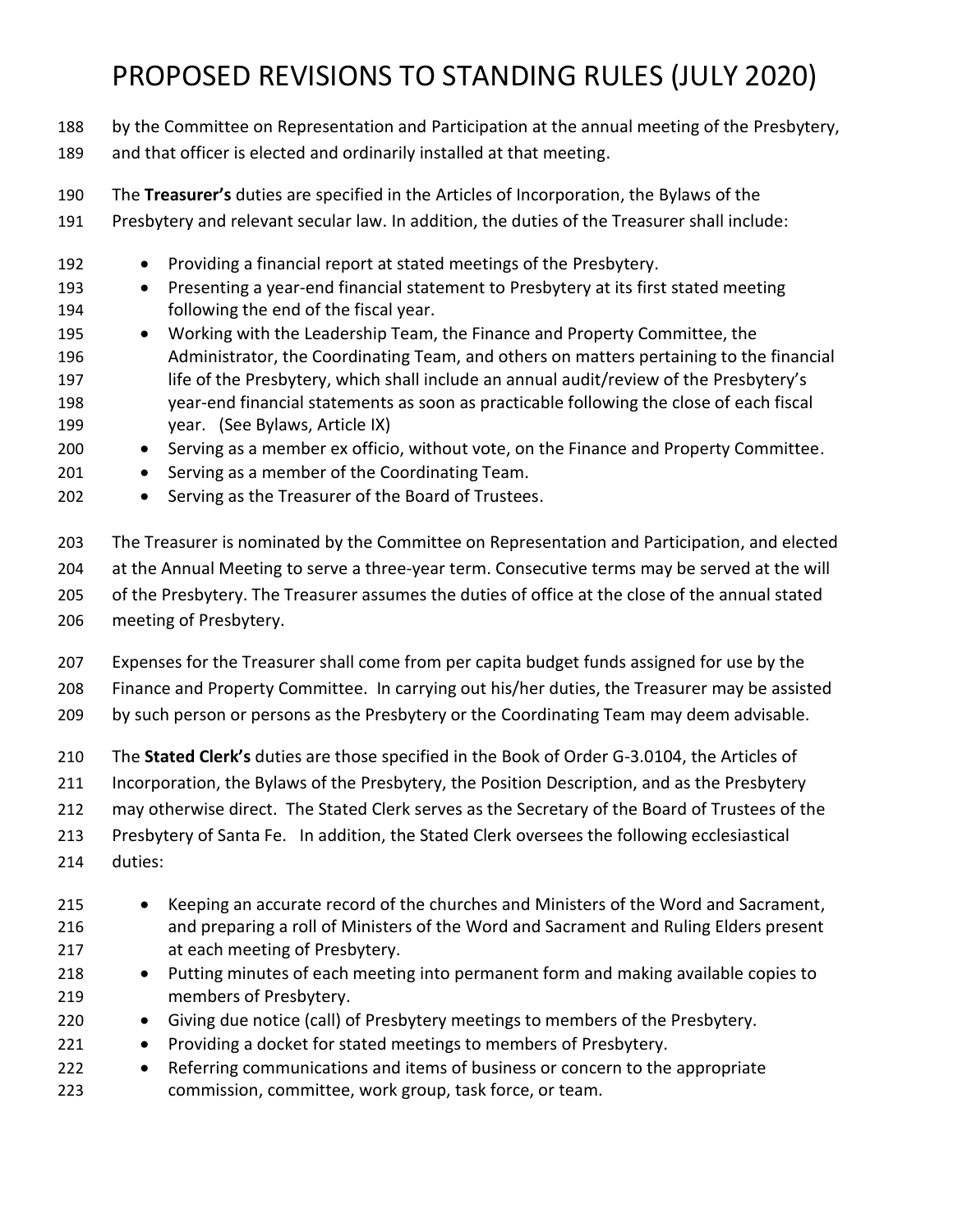| 224 | Serving as staff to the Presbytery Leadership Team, Coordinating Team and Commission<br>$\bullet$    |
|-----|------------------------------------------------------------------------------------------------------|
| 225 | on Ministry as an ex-officio member without vote; performing duties specified by the                 |
| 226 | Office of the Stated Clerk of General Assembly, the Synod of the Southwest, or by action             |
| 227 | of Presbytery.                                                                                       |
| 228 | Maintaining the rolls of Presbytery, including: Moderators; Permanent Judicial<br>$\bullet$          |
| 229 | Commission members; commissioners to Synod; and commissioners to General                             |
| 230 | Assembly.                                                                                            |
| 231 | Assessing and collecting per capita apportionment from churches as instructed by<br>$\bullet$        |
| 232 | General Assembly, Synod, and Presbytery.                                                             |
| 233 | Providing for an annual review of Session records for each congregation of the<br>$\bullet$          |
| 234 | Presbytery.                                                                                          |
| 235 | Providing annual training for Clerks of Session.<br>$\bullet$                                        |
| 236 | Notifying the appropriate person(s) in the case of the resignation of any commission or<br>$\bullet$ |
| 237 | committee members or officers, ecclesiastic or corporate, of the Presbytery                          |
| 238 | Maintaining a Manual of Operations which shall include, but not be limited to, the<br>$\bullet$      |
| 239 | following: reference to Presbytery's mission statement, a copy of the current Presbytery             |
| 240 | Articles of Incorporation-and amendments thereto, filed with the office of the New                   |
| 241 | Mexico Secretary of State; a copy of the current Presbytery Bylaws; a copy of the                    |
| 242 | current Presbytery Standing Rules; the job descriptions of all Presbytery staff; such                |
| 243 | other operational documents as the Presbytery may from time to time approve, and                     |
| 244 | policy statements and social witness statements approved by the Presbytery.                          |
| 245 | Serving as custodian of the permanent records of the Presbytery and insuring their<br>$\bullet$      |
| 246 | preservation.                                                                                        |
| 247 | On behalf of the Commission on Ministry, granting permission for Teaching Elder<br>$\bullet$         |
| 248 | members of other presbyteries to labor within the bounds of Presbytery for onetime                   |
| 249 | events, such as weddings and funerals.                                                               |
| 250 | The Stated Clerk is elected by the Presbytery, ordinarily at the annual meeting, to serve a three-   |
|     |                                                                                                      |

- year term and is eligible for re-election to additional three-year terms. The Stated Clerk
- assumes the duties of office at the close of the annual meeting of Presbytery.
- The Stated Clerk may call upon others to assist in carrying out the responsibilities of the office.
- The budget of Presbytery shall provide appropriate remuneration for the Stated Clerk.

### **General Rules for Organization**

 "The Presbytery is responsible for the government of the church throughout its district, and for assisting and supporting the witness of congregations to the sovereign activity of God in the world, so that all congregations become communities of faith, hope, love and witness. " (Book

of Order G-3.0301)

The Presbytery is responsible for: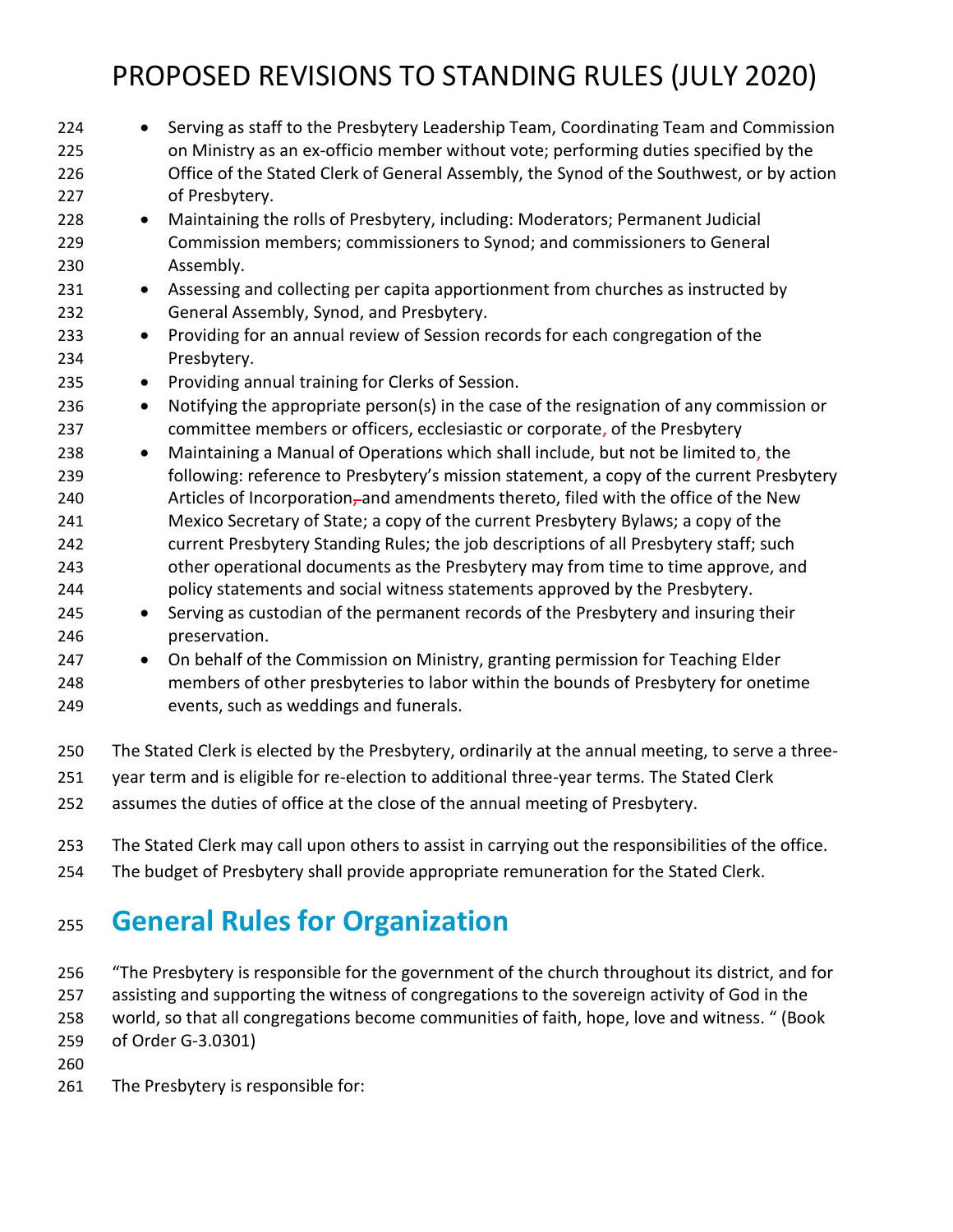| • Overseeing the mission of the church within the Presbytery, consistent with the Book of<br>264<br>Order.<br>265<br>• Sending proposals to the Synod of the Southwest and/or General Assembly which may be<br>266<br>of common concern to the mission of the whole church.<br>267<br>• Granting permission for a Presbyterian entity to celebrate the Sacrament of the Lord's<br>268<br>Supper within the bounds of presbytery providing the celebration is in keeping with W-<br>269<br>3.6204.<br>270<br>• Approving minutes of Presbytery meetings and minutes of Administrative Commissions<br>271<br>to ordain and/or install Ministers of the Word and Sacrament and Commissioned<br>272 |
|-------------------------------------------------------------------------------------------------------------------------------------------------------------------------------------------------------------------------------------------------------------------------------------------------------------------------------------------------------------------------------------------------------------------------------------------------------------------------------------------------------------------------------------------------------------------------------------------------------------------------------------------------------------------------------------------------|
|                                                                                                                                                                                                                                                                                                                                                                                                                                                                                                                                                                                                                                                                                                 |
|                                                                                                                                                                                                                                                                                                                                                                                                                                                                                                                                                                                                                                                                                                 |
|                                                                                                                                                                                                                                                                                                                                                                                                                                                                                                                                                                                                                                                                                                 |
|                                                                                                                                                                                                                                                                                                                                                                                                                                                                                                                                                                                                                                                                                                 |
|                                                                                                                                                                                                                                                                                                                                                                                                                                                                                                                                                                                                                                                                                                 |
|                                                                                                                                                                                                                                                                                                                                                                                                                                                                                                                                                                                                                                                                                                 |
|                                                                                                                                                                                                                                                                                                                                                                                                                                                                                                                                                                                                                                                                                                 |
|                                                                                                                                                                                                                                                                                                                                                                                                                                                                                                                                                                                                                                                                                                 |
|                                                                                                                                                                                                                                                                                                                                                                                                                                                                                                                                                                                                                                                                                                 |
| Pastors <sup>3</sup> .<br>273                                                                                                                                                                                                                                                                                                                                                                                                                                                                                                                                                                                                                                                                   |
| • Reviewing the means by which commissions, committees, work groups, task forces, and<br>274                                                                                                                                                                                                                                                                                                                                                                                                                                                                                                                                                                                                    |
| teams implement the structure and mission of the Presbytery.<br>275                                                                                                                                                                                                                                                                                                                                                                                                                                                                                                                                                                                                                             |
| • Providing opportunities for relationships to be established among the congregations of<br>276                                                                                                                                                                                                                                                                                                                                                                                                                                                                                                                                                                                                 |
| the Presbytery through worship, education and mission, in order that resources,<br>277                                                                                                                                                                                                                                                                                                                                                                                                                                                                                                                                                                                                          |
| leadership and particular strengths and gifts for ministry may be used for the mutual<br>278                                                                                                                                                                                                                                                                                                                                                                                                                                                                                                                                                                                                    |
| benefit of congregations, the Presbytery and the communities within presbytery<br>279                                                                                                                                                                                                                                                                                                                                                                                                                                                                                                                                                                                                           |
| boundaries.<br>280                                                                                                                                                                                                                                                                                                                                                                                                                                                                                                                                                                                                                                                                              |

#### **Responsibilities of Commissions and Committees**

 Each commission or committee, except for the Permanent Judicial Commission and the Finance and Property Committee, shall prepare a written annual report for the *annual meeting*. The Finance and Property Committee shall present their annual report at the Presbytery meeting 286 following the close of the fiscal year.

- For each *presbytery meeting*, each commission and committee (except for the Permanent
- Judicial Commission) shall prepare a written report of any activities since the previous
- presbytery meeting.
- Terms of service on standing committees and commissions are for three years. Terms of
- service on administrative commissions, work groups, task forces and teams are ordinarily for
- the duration of a specific project except for the Permanent Judicial Commission, whose terms
- of service are in accordance with the Book of Order D-5.0102. For purposes of continuity, some
- persons may serve a second consecutive term. In no case shall a person serve more than six
- consecutive years on a particular structure.

<sup>&</sup>lt;sup>3</sup> The Book of Order 2017/2019 replaced the terms "Ruling Elder commissioned to pastoral service" and "Ruling Elder commissioned to particular pastoral service" with "Commissioned Pastor (also known as Commissioned Ruling Elder)". See, for example, G-3.0307 and W-4.0404. For purposes of these Standing Rules, the term "Commissioned Pastors" is used, at the same time, acknowledging that the term "Commissioned Ruling Elders" continues to be an acceptable alternative.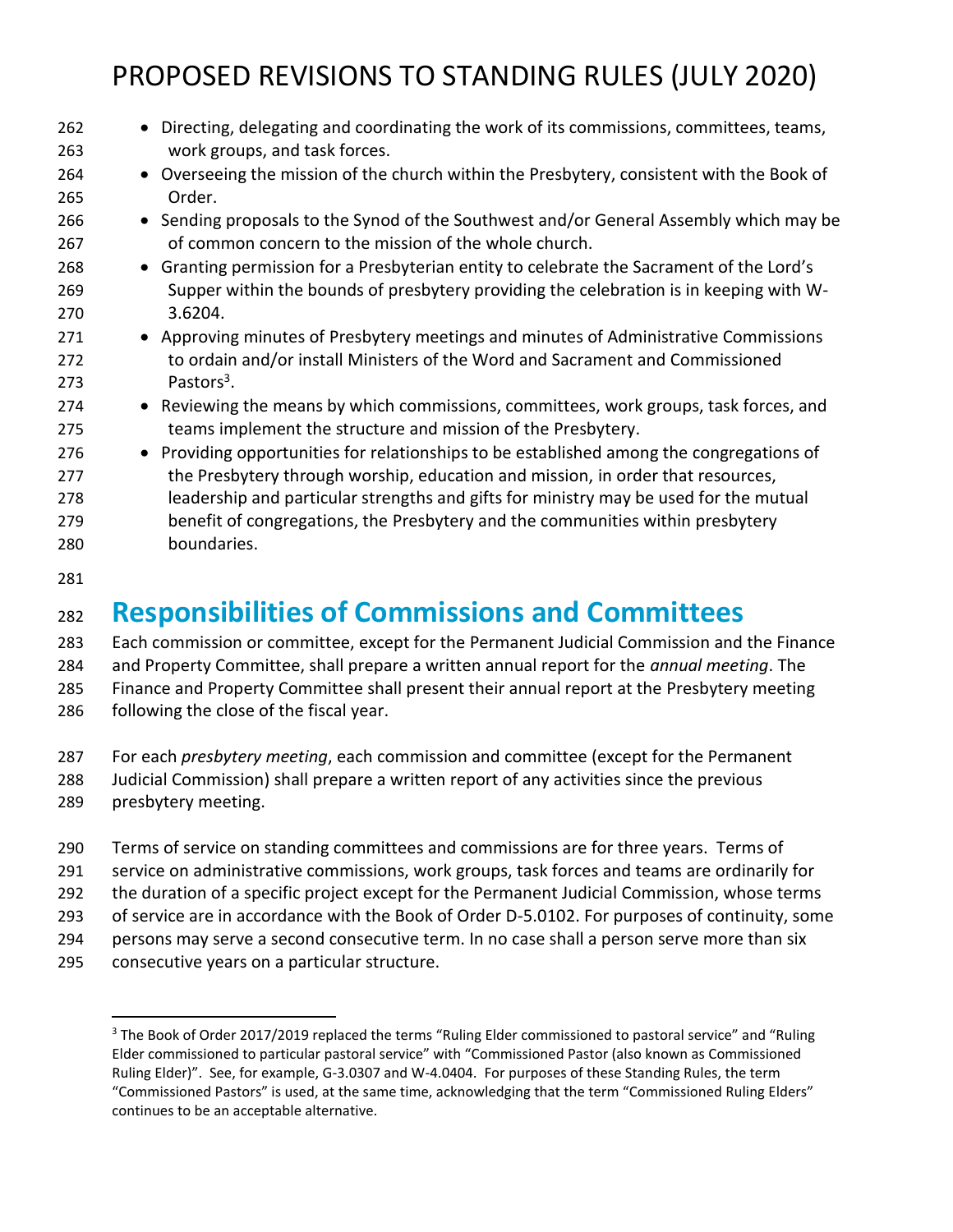- A member or members of each commission /committee will be elected by the Presbytery to
- serve as chairperson or co-chairpersons, unless constitutionally stipulated. Each commission
- /committee chairperson or alternate, with the exception of the Permanent Judicial
- Commission, will serve on the Coordinating Team. All persons elected to serve as the
- chairperson of a commission/committee, including ecclesiastical or corporate officers of the
- Presbytery, shall at the time that person assumes such office be a Teaching or Ruling Elder,
- eligible to serve as a voting member of the Presbytery.
- Along with carrying out its responsibilities, each committee or commission has fiduciary responsibilities as well:
- To recommend annual budget appropriations to the Finance and Property Committee, for consideration by the Presbytery.
- To manage the budget categories assigned to it.

 The Administrator may serve as ex-officio members of all committees, commissions, work groups, task forces or teams with voice and no vote.

- In all elections requiring the vote of presbytery members, nominations shall be accepted from
- the floor; provided the person being nominated has agreed, in advance of the nomination, to
- serve if elected and is otherwise eligible to serve in the position for which he/she has been
- nominated.
- Commission and committee members are expected to participate actively in and attend the
- meetings of their respective bodies. Absences from more than two consecutive meetings
- without having notified the chairperson shall be considered the equivalent of a resignation
- from the committee and shall be reported to the Administrator. Upon receipt of such notice
- from the committee, the Administrator shall communicate, in writing, with the absentee member notifying the individual that his/her resignation from the committee has been
- accepted and the position is declared vacant as of the date of the letter of notification.
- Resignations or other vacancies, except the annual class replacements, are to be reported to
- the Administrator.
- Each commission and committee may have its own Manual of Operations for its particular
- work. Such manuals are expected to be in concert with the policies of the Presbytery. The
- current version of these manuals shall be available through the Presbytery website.
- Each commission and committee chairperson(s) shall ensure minutes are kept in an orderly manner, and a copy filed either with the Administrator or on that group's Presbytery web page.
- Reports to Presbytery shall ordinarily be posted to the Presbytery website for inclusion in the meeting packet no later than two weeks before the date of the Presbytery meeting.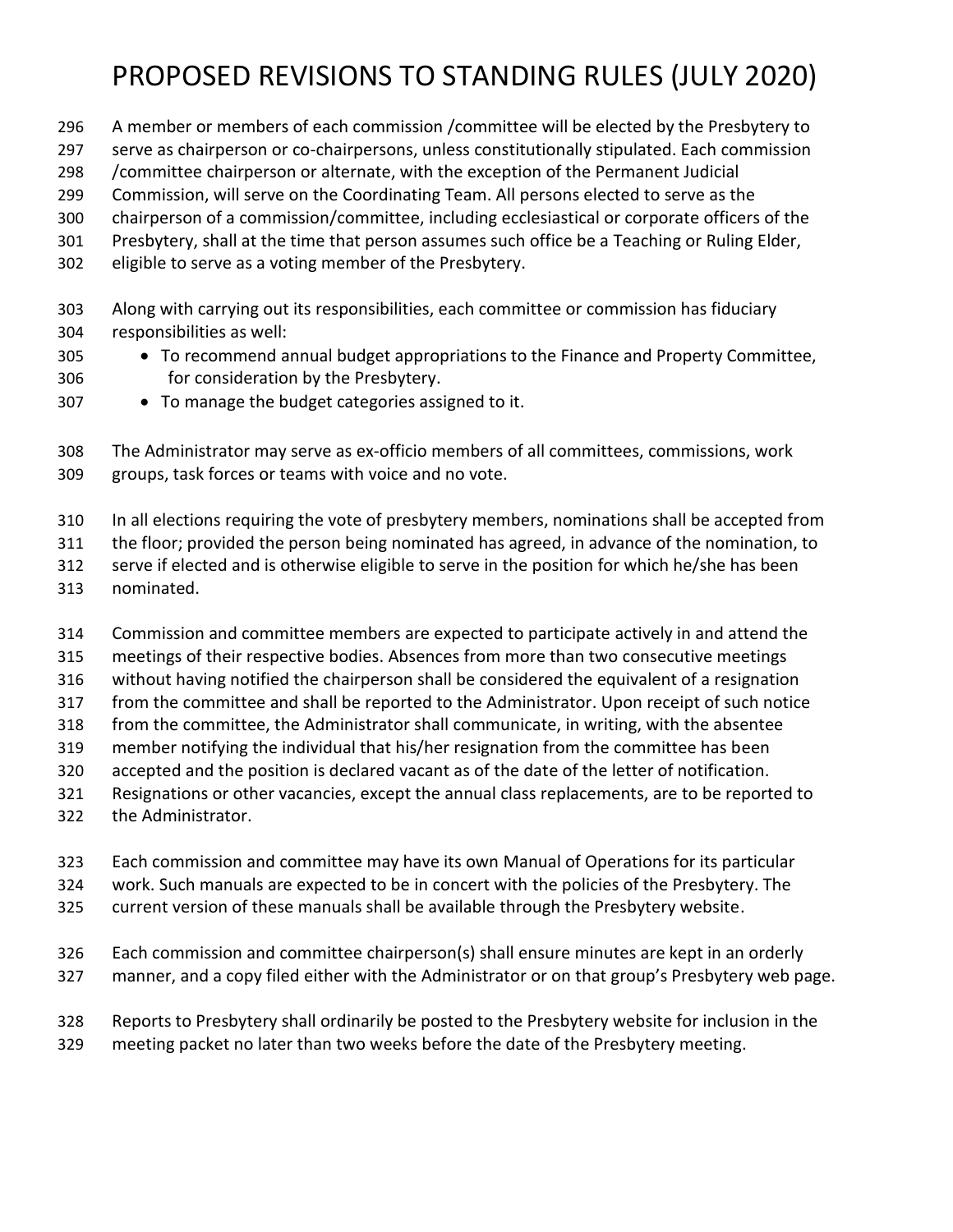- All persons serving on commissions, committees, work groups, task forces, or teams shall
- participate in training concerning avoidance of sexual misconduct, and will be given copies of
- the Presbytery's Standards of Ethical Conduct document and be asked to sign an agreement to
- abide by it.

### **Provisions for Electronic Meetings and Voting**

- Commissions, committees, work groups, task forces, and teams may meet either in person
- being physically present in the same location with one another or electronically using the
- guidelines in this document, and in accordance with the Presbytery Bylaws.
- According to Robert's Rules of Order, electronic votes should not occur unless the gathered
- body has had an opportunity to deliberate the topic beforehand. When absolutely necessary,
- commissions, committees, work groups, task forces, and teams may vote by e-mail and shall
- use the following guidelines:
- All participants must have access to the necessary equipment, either through personal means or through the Presbytery, for participation in the e-vote. **If any participants do not have access, an e-vote cannot be taken.**
- The chairperson shall develop the time frame for the e-vote.
- From the time the chairperson(s) circulate the motion, a minimum of 2 days shall be provided to all participants, for purposes of review and discussion. Such notice shall include the motion and supporting documentation for the e-vote.
- A second is not necessary for the motion to be considered.
- Each new main motion must be made in a separate, new e-mail message, with the motion indicated on the subject line, with no other message thread included.
- Members shall use "Reply All" in all messages.
- The chairperson shall close debate by asking, "Are you ready for the question on the motion" (listed in the subject line).
- The chairperson shall put the question to a vote by restating the pending question and requesting the members to vote now. The word "vote" shall be in the subject line. (Example: Motion 1 Vote)
- The chairperson shall include the time frame/deadline for the vote.
- 359 Members shall state, "I vote yes" or "I vote no" in the first line of the response and use "Reply All".
- The secretary or the committee's designee shall tally the votes and report the result of the vote to the participants, including the number of votes cast for and against the motion.
- The chairperson shall announce the results of the vote.
- 365 The chairperson shall declare the "Motion (number) closed".
- The secretary shall prepare minutes of the vote and shall send the minutes marked "draft" to all the members.
- These minutes shall be approved at the next regular meeting.
- Any member shall have the right to request a copy of the message thread of a motion.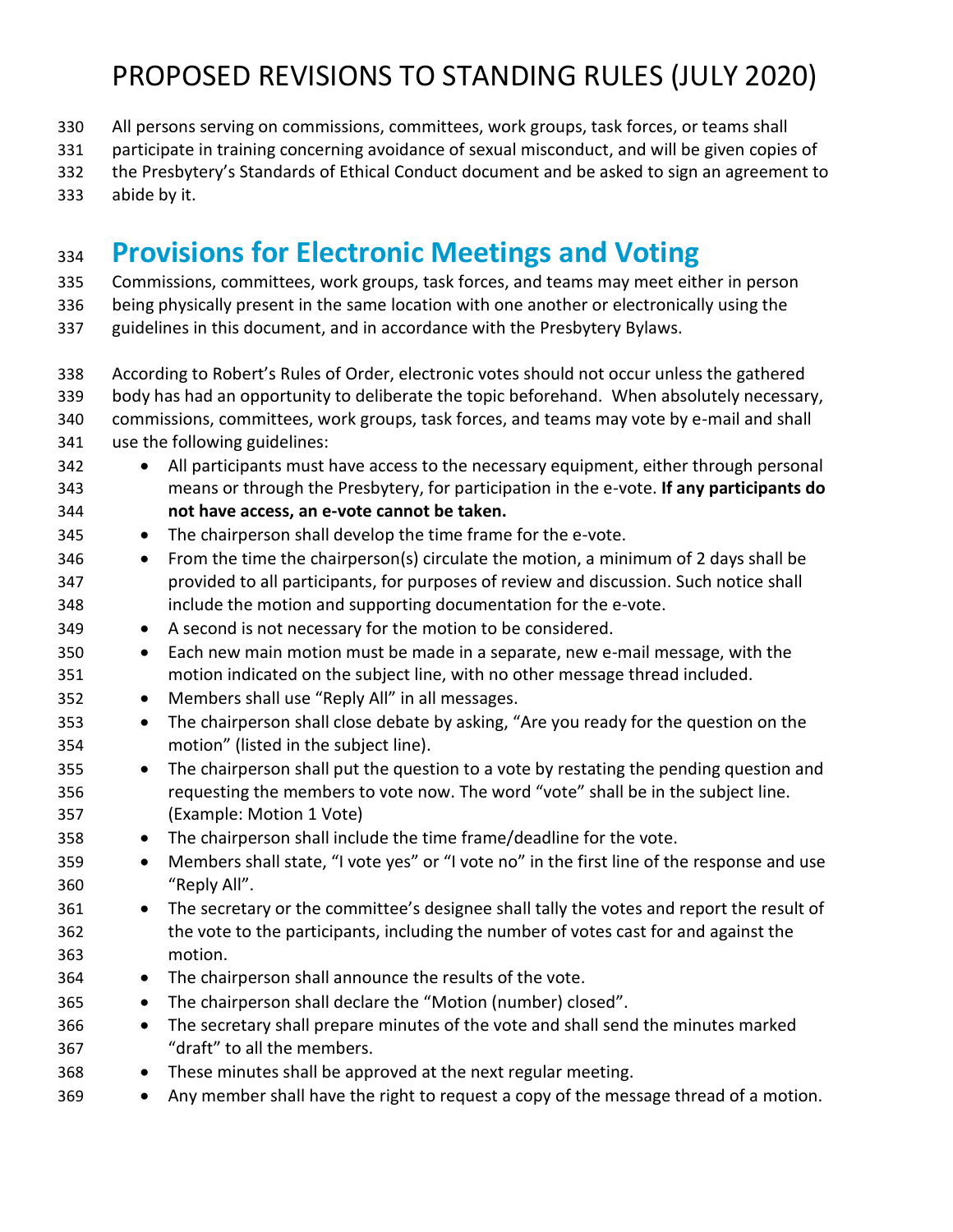- 
- Electronic voting shall not be used to conduct secret ballots.

#### **Commissions and Committees of the Presbytery**

- The responsibilities of these commissions and committees are set forth in the Book of Order,
- the Articles of Incorporation and Bylaws of the Presbytery, these Standing Rules and as
- Presbytery may otherwise direct.
- 

#### **Leadership Team**

- *Mission*: to coordinate the activities and life of the Presbytery between stated meetings.
- *Members*: The LT is composed of the immediate Past Moderator, the current Moderator, the
- Moderator-Elect of the Presbytery, and the Chairperson of the Coordinating Team. The
- Administrator and the Stated Clerk attend with voice but no vote. The current Moderator
- serves as Chairperson of the Leadership Team.
- *Tasks*:
- Meet monthly, or as needed, to pray for the mission and ministry of the Presbytery and to coordinate activities as needed in between Presbytery meetings.
- 

#### **Coordinating Team (CT)**

- *Mission:* The Coordinating Team is an Administrative Commission for coordination of the
- Presbytery. It exists to provide opportunities for networking among the Presbytery's members
- and congregations, including the various committees and commissions of the Presbytery; to
- make time-sensitive decisions that must happen before the next meeting of Presbytery; and to
- work together to plan the meetings of Presbytery.
- *Members:* CT is composed of the chairpersons (or alternates) of the Commission on Ministry,
- Commission on Preparation for Ministry, Finance and Property Committee, Worship
- Networking Committee, Education Networking Committee, Mission Networking Committee,
- Committee on Representation and Participation, Personnel Committee, Presbyterian Women,
- the Treasurer, along with members of the Leadership Team. Members are chosen by their
- respective committee/commission. The Coordinating Team's Chairperson shall be nominated
- by the Committee on Representation and Participation and elected by the Presbytery for the
- term of one year and may be re-elected for two more terms. A called meeting of the
- Coordinating Team may be convened by any two of its members.
- *Tasks:*
- Network between commissions and committees of the Presbytery in order to coordinate the Presbytery's mission and ministry.
- Foster the coordination and communication of the activities of Presbytery commissions and committees.
- Refer matters of information and concern to the commissions and committees of the Presbytery.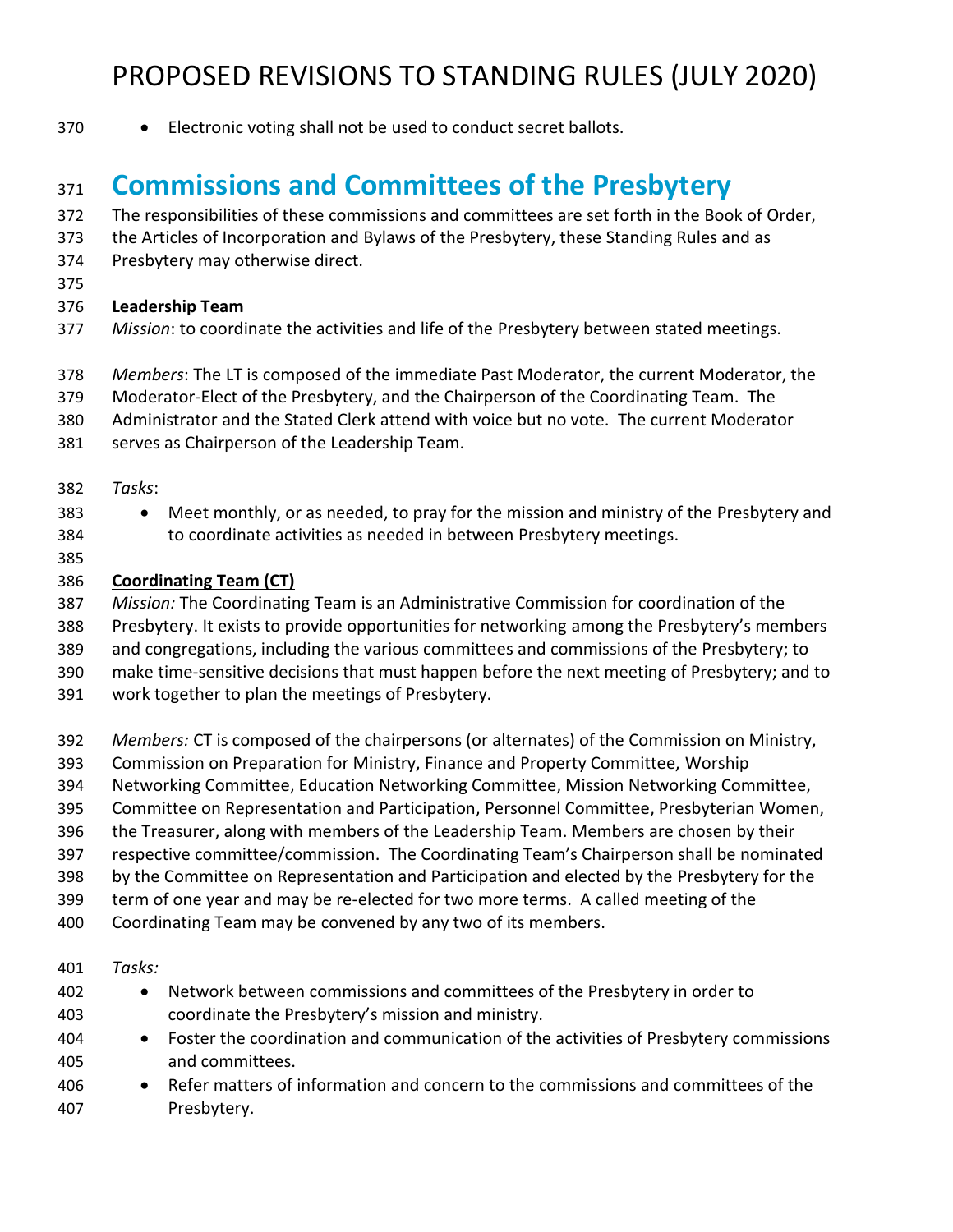| 408<br>409 | Act on behalf of the Presbytery on matters that need to be addressed between<br>$\bullet$<br>presbytery meetings and which do not warrant calling a special presbytery meeting. |
|------------|---------------------------------------------------------------------------------------------------------------------------------------------------------------------------------|
| 410        | These matters might include property decisions, loan approvals, significant personnel                                                                                           |
| 411        | developments, or other time sensitive issues.                                                                                                                                   |
| 412<br>413 | Plan and prepare the docket for meetings of the Presbytery. In preparing the docket for<br>$\bullet$<br>Presbytery meetings, the Coordinating Team will consider:               |
| 414<br>415 | o Input from all commission, committee and work group chairpersons to ensure their<br>needs and concerns are included in the planning process.                                  |
| 416        | o Interaction and involvement of presbytery commissioners through agenda and                                                                                                    |
| 417        | networking opportunities.                                                                                                                                                       |
| 418        | o Discussion and education focused on issues of the larger church - General Assembly,                                                                                           |
| 419        | Synod, congregational, and ecumenical.                                                                                                                                          |
| 420        | o Presbytery commissioner conversations relating to contemporary theological,                                                                                                   |
| 421        | ecclesiastical and societal issues.                                                                                                                                             |
| 422        | o Expressions of faith sharing and spiritual growth through worship.                                                                                                            |
| 423        | o The use of a consent agenda. No item is to be part of the consent agenda unless it has                                                                                        |
| 424        | been submitted to Presbytery commissioners at least one week prior to Presbytery                                                                                                |
| 425        | meeting for reading.                                                                                                                                                            |
| 426        | o Adequate periods for new commissioner orientation and training.                                                                                                               |
| 427        | Grant permission as requested for a Presbyterian entity to celebrate the Sacrament of<br>$\bullet$                                                                              |
| 428        | the Lord's Supper within the bounds of presbytery, providing the celebration is in                                                                                              |
| 429        | keeping with W-3.6204, and report such authorization to the next meeting of                                                                                                     |
| 430        | Presbytery.                                                                                                                                                                     |
| 431        | Address such other matters as the Presbytery may request.<br>$\bullet$                                                                                                          |
|            |                                                                                                                                                                                 |
| 432<br>433 | <b>Worship Networking Committee Coordinators (WNC)</b>                                                                                                                          |
| 434        | Mission: to be a catalyst for developing and guiding worship resources and opportunities                                                                                        |
| 435        | throughout the Presbytery of Santa Fe.                                                                                                                                          |
| 436        |                                                                                                                                                                                 |
| 437        | Members: WNC is composed of nine three members representing the fullness of diversity of                                                                                        |
| 438        | the Presbytery; they and serve in three rotating classes of three persons and . All are elected by                                                                              |
| 439        | the Presbytery.                                                                                                                                                                 |
| 440        |                                                                                                                                                                                 |
| 441        | Tasks:                                                                                                                                                                          |
| 442        | • Organize and coordinate a variety of forms and traditions as resources for worship for                                                                                        |
| 443        | the gathered community of faith at Presbytery meetings.                                                                                                                         |
| 444        | <b>.</b> Encourage and facilitate the development of worship resources which seek to empower                                                                                    |
| 445        | creative worship throughout the Presbytery.                                                                                                                                     |
| 446        | • Use social media and technology to enhance worship resources across the Presbytery.                                                                                           |
| 447        | - Coordinate and develop worship opportunities within and beyond the congregations                                                                                              |
| 448        | associated with the Presbytery.                                                                                                                                                 |
|            |                                                                                                                                                                                 |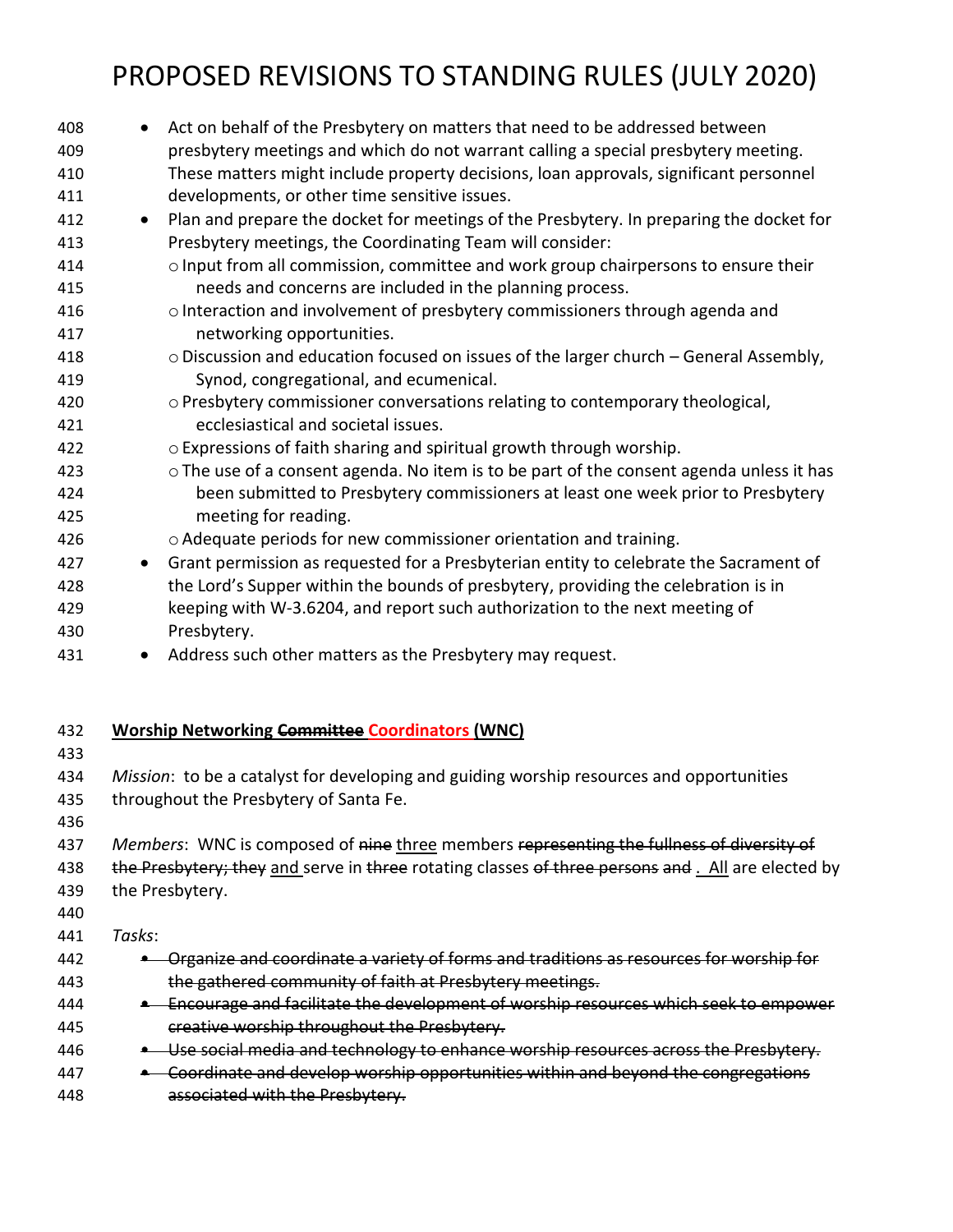| 449 |           | Present perspectives on Scripture, varieties of music and language, as well as diverse |
|-----|-----------|----------------------------------------------------------------------------------------|
| 450 |           | liturgical traditions experientially within the Presbytery.                            |
| 451 |           | Encourage new ways to lift up all the voices of our common faith in leadership in      |
| 452 |           | worship within the Presbytery.                                                         |
| 453 |           | Take such other actions as the Presbytery may request.                                 |
| 454 |           | Form a task force for each Presbytery meeting to plan worship. This task force shall   |
| 455 |           | include members of the hosting congregation for the Winter and Summer meetings, and    |
| 456 |           | Presbytery leadership for the October annual meeting.                                  |
| 457 | $\bullet$ | Convene gatherings for worship elders, musicians and pastors from interested           |
| 458 |           | congregations to share worship resources and ideas, encouraging variety, diversity and |
| 459 |           | creativity.                                                                            |
| 460 | ٠         | Form task forces to respond to other worship related ideas and requests that come from |
| 461 |           | congregations or the Presbytery.                                                       |
| 462 |           |                                                                                        |
|     |           |                                                                                        |

 **Education Networking Committee Coordinators (ENC)** *Mission*: to be a catalyst for Christian education and spiritual formation within the Presbytery of Santa Fe.

 *Members*: ENC is composed of twelve three persons representing the fullness of the diversity of 467 the Presbytery; they and serve in three rotating classes of four persons. All are elected by the Presbytery.

*Tasks*:

| 470 | Organize and coordinate an Education Forum, open to all congregations, at presbytery   |
|-----|----------------------------------------------------------------------------------------|
| 471 | meetings that may include:                                                             |
| 472 | Organizing Bible study or theological dialogue and other discussion of matters         |
| 473 | which may be of interest to the presbytery.                                            |
| 474 | ⊖ Encouraging and facilitating small support groups for Ministers of the Word and      |
| 475 | Sacrament, Commissioned Pastors, and Christian Educators.                              |
| 476 | o Providing leadership training including but not limited to sexual misconduct         |
| 477 | avoidance training, officer training, and new commissioner orientation.                |
| 478 | O Teaching networking skills as a practical new way to be church.                      |
| 479 | O Utilizing local and national speakers to share their area of expertise such as       |
| 480 | recognizing and honoring diversity, informational dialogue on theological              |
| 481 | matters, education regarding overtures and amendments going before the                 |
| 482 | General Assembly, and other relevant topics.                                           |
| 483 | e Providing opportunities to enhance evangelism skills.                                |
| 484 | Organize and coordinate educational events for all congregations within the Presbytery |
| 485 | and beyond, that may include:                                                          |
| 486 | O New worshipping communities.                                                         |
| 487 | $\odot$ Stewardship education.                                                         |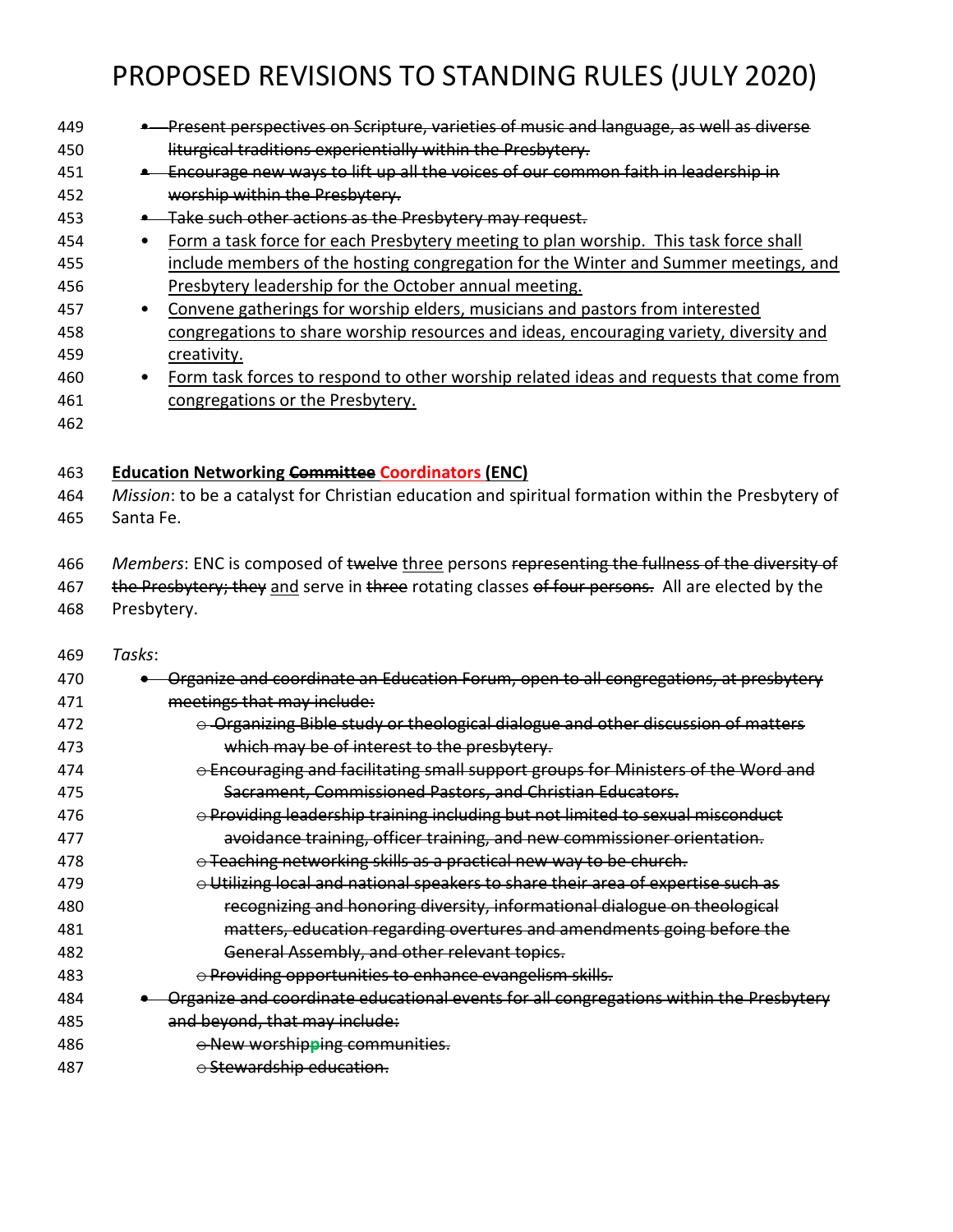| 488 | ⊖ Keeping the Presbytery informed about the mission initiatives of the larger church              |
|-----|---------------------------------------------------------------------------------------------------|
| 489 | such as denominational, ecumenical and other mission partners.                                    |
| 490 | o Multicultural and social issues facing the denomination and local congregations.                |
| 491 | . Encourage the use of social media and technology for educational experiences.                   |
| 492 | . Expend budgeted education funds in the following ways:                                          |
| 493 | $\circ$ Education Administration – funding cost of the Education Networking Committee,            |
| 494 | including travel and meeting expenses.                                                            |
| 495 | O To conduct Education Forums at presbytery meetings and other events.                            |
| 496 | • Appoint two POINT (Presbyterians Organized In Nurture and Teaching) representatives             |
| 497 | and publicize the work and availability of these representatives.                                 |
| 498 | Take such other actions as the Presbytery may request.                                            |
| 499 | To be a catalyst for education by providing education and nurturing programs at<br>$\bullet$      |
| 500 | Presbytery meetings and/or other events, drawing on the variety of experience and                 |
| 501 | expertise from both within and outside the Presbytery.                                            |
| 502 | Form task forces to plan events in response to ideas and requests that come from                  |
| 503 | congregations or the Presbytery.                                                                  |
| 504 | Convene gatherings for education contacts and other interested parties from churches<br>$\bullet$ |
| 505 | and the Presbytery to determine needs and interests for educational opportunities.                |
| 506 | Oversee grant requests and provide funding for youth and young adults within the                  |
| 507 | Presbytery, and for leadership training involving youth and adults.                               |
| 508 | Provide Stewardship educational opportunities for churches.                                       |
| 509 |                                                                                                   |
| 510 | <b>Mission Networking Committee Coordinators (MNC)</b>                                            |
| 511 | Mission: to be a catalyst for mission and ministry within the Presbytery of Santa Fe.             |
|     |                                                                                                   |
| 512 | Members: MNC is composed of nine three persons-representing the fullness of diversity of the      |
| 513 | Presbytery; they and serve in three rotating classes of three persons. All are elected by the     |
| 514 | Presbytery.                                                                                       |
|     |                                                                                                   |
| 515 | Tasks: MNC will coordinate the forums and facilitate the networking among the churches            |
| 516 | during the year and at each presbytery meeting.                                                   |
| 517 | Organize and coordinate opportunities at presbytery meetings where existing mission               |
| 518 | networks can display their mission work, congregations can solicit partners in a                  |
| 519 | proposed or existing mission, and congregational representatives can explore new                  |
| 520 | mission opportunities together.                                                                   |
| 521 | Encourage new mission partnerships when the Mission Networking Committee senses                   |
| 522 | unmet mission needs.                                                                              |
| 523 | Report annually to the Presbytery the status of any missional networking related to new           |
| 524 | worshiping communities in the presbytery and make recommendations to the                          |
| 525 | Presbytery on additional initiatives as appropriate.                                              |
| 526 | Expend budgeted mission funds in the following ways:                                              |
| 527 | <sup>*</sup> Mission Administration - funding the cost of the Mission Networking Be               |
| 528 | Committee, including its travel and meeting expenses.                                             |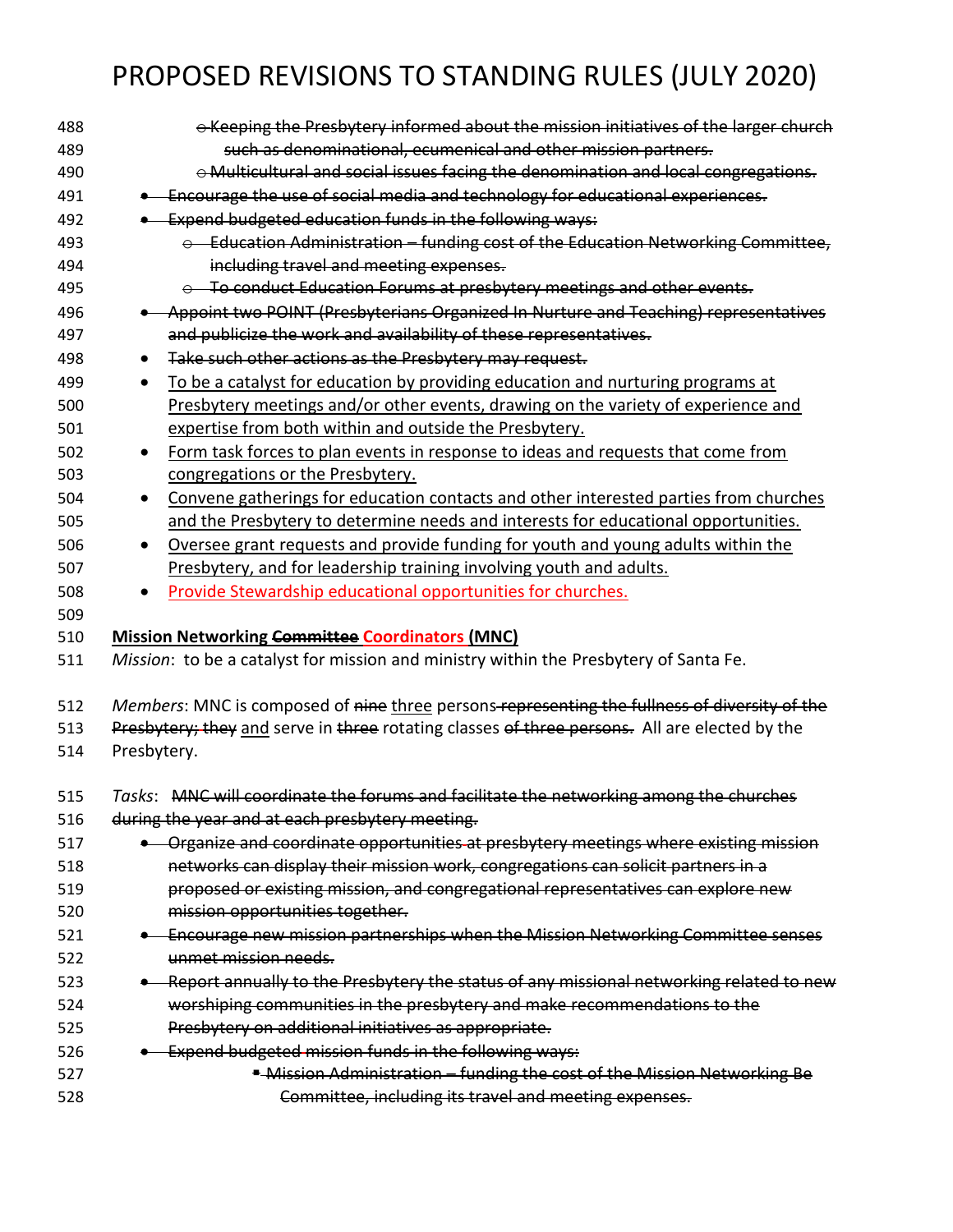| 529 | - Mission Partnership Facilitation and Coordination - funding Mission                                    |
|-----|----------------------------------------------------------------------------------------------------------|
| 530 | Forums and other events for educating, encouraging and facilitating                                      |
| 531 | mission networks and partnerships.                                                                       |
| 532 | <b>E</b> Presbytery Mission - funding the occasional presbytery mission endeavor                         |
| 533 | with prior presbytery approval.                                                                          |
| 534 | <b>E-HO BE ADDED LATER</b> Convene gatherings of mission chairs and other                                |
| 535 | interested persons to network with one another, sharing mission                                          |
| 536 | resources and ideas.                                                                                     |
| 537 | • Form task forces to respond to new mission opportunities identified by                                 |
| 538 | congregations or the Presbytery.                                                                         |
| 539 | • Oversee grant requests to support mission work in the Presbytery,                                      |
| 540 | especially mission partnerships involving two or more congregations                                      |
| 541 | working together.                                                                                        |
| 542 | • Be a catalyst for mission by circulating information about denominational                              |
| 543 | and ecumenical mission opportunities in which congregations may wish                                     |
| 544 | to participate (e.g. Mission Co-Worker Visits, Matthew 25 Initiative, Earth                              |
| 545 | <b>Care Congregations).</b>                                                                              |
| 546 |                                                                                                          |
| 547 | <b>Commission on Ministry (COM)</b>                                                                      |
| 548 | Mission: to serve as pastor and counselor to the Ministers of the Word and Sacrament and                 |
| 549 | Commissioned Pastors of the Presbytery; to facilitate the relations between congregations,               |
| 550 | Ministers of the Word and Sacrament, Commissioned Pastors, Certified Christian Educators and             |
| 551 | the Presbytery; and to settle difficulties on behalf of Presbytery when possible and expedient.          |
| 552 | (Book of Order G-3.0109b)                                                                                |
|     |                                                                                                          |
| 553 | Members: COM is composed of eighteen members representing the fullness of diversity of the               |
| 554 | presbytery; they serve in three rotating classes of six persons and are elected by the Presbytery.       |
| 555 | Tasks:                                                                                                   |
| 556 | Act upon calls issued by congregations, act upon calls for services of Ministers of the                  |
| 557 | Word and Sacrament, receive and examine all Ministers of the Word and Sacrament                          |
| 558 | who are transferring from other presbyteries, and present them to Presbytery.                            |
| 559 | Act upon calls to Certified Christian Educators and provide a service of recognition of the<br>$\bullet$ |
| 560 | call in the local congregation.                                                                          |
| 561 | Dissolve the Teaching Elder relationship in cases where the congregation and Teaching<br>$\bullet$       |
| 562 | Elder concur.                                                                                            |
| 563 | Provide for exit interviews of Ministers of the Word and Sacrament and Sessions upon<br>$\bullet$        |
| 564 | the dissolution of call.                                                                                 |
| 565 | Appoint moderators of congregational councils.<br>$\bullet$                                              |
| 566 | As requested, dismiss Ministers of the Word and Sacrament to other presbyteries.<br>$\bullet$            |
| 567 | Create and dissolve administrative commissions for the installation and/or ordination of<br>$\bullet$    |
| 568 | Ministers of the Word and Sacrament and commissioning of Commissioned Pastors and                        |
| 569 | the recognition of Certified Christian Educators.                                                        |
|     |                                                                                                          |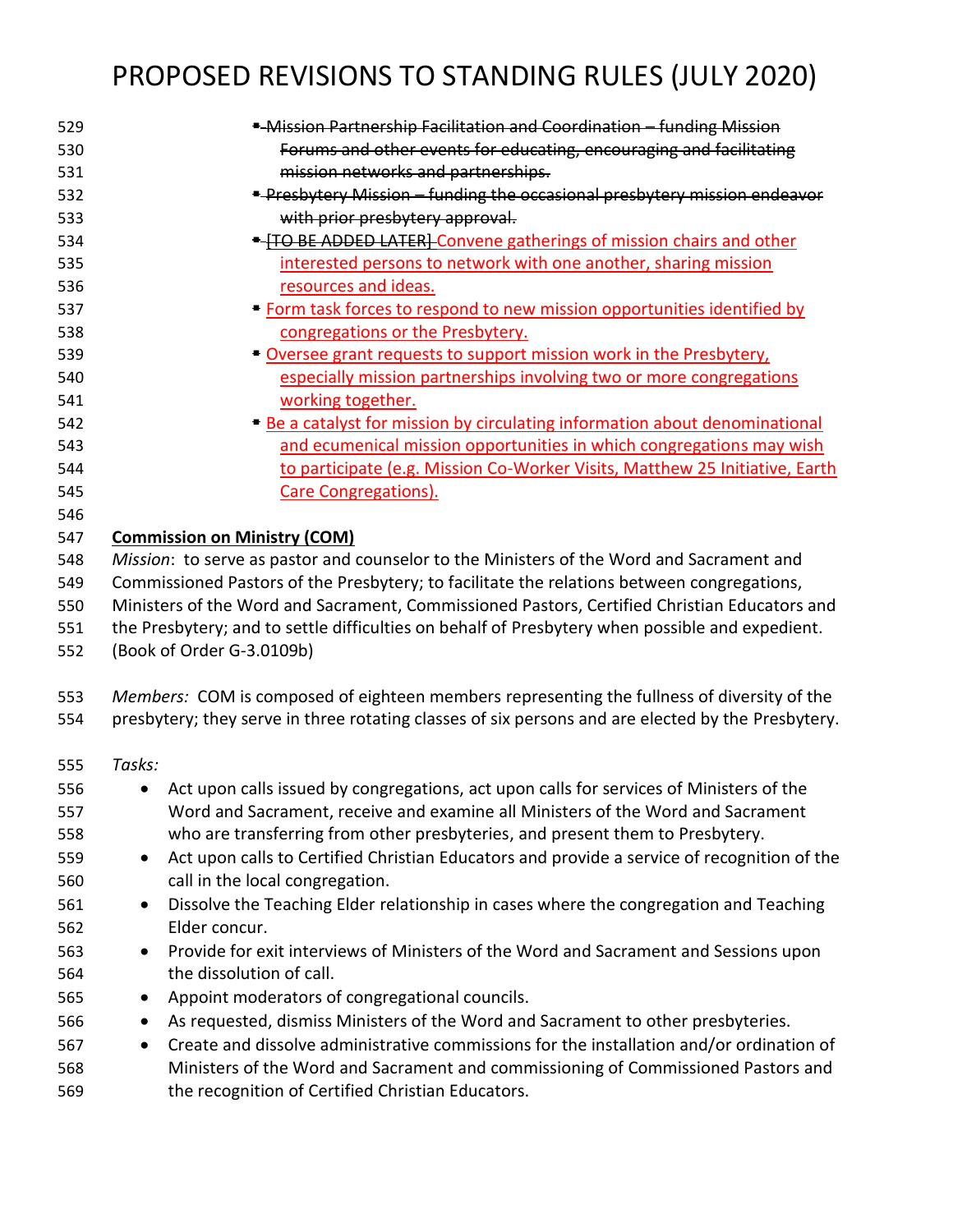| 570        | Approve contracts for interim or temporary service between congregational councils<br>$\bullet$<br>and interim Ministers of the Word and Sacrament.                             |  |
|------------|---------------------------------------------------------------------------------------------------------------------------------------------------------------------------------|--|
| 571        |                                                                                                                                                                                 |  |
| 572        | Approve Parish Associate relationships.<br>$\bullet$                                                                                                                            |  |
| 573        | Designate a Teaching Elder as Honorably Retired.                                                                                                                                |  |
| 574        | Work with the council of a local church to prepare written contracts for Commissioned<br>$\bullet$                                                                              |  |
| 575        | Pastors.                                                                                                                                                                        |  |
| 576        | Make a recommendation to Presbytery concerning the request of a Teaching Elder<br>$\bullet$                                                                                     |  |
| 577<br>578 | seeking release from the exercise of ordained office in those instances where no inquiry<br>has been initiated pursuant to the Book of Discipline, against whom no charges have |  |
| 579        | been filed, and who otherwise is in good standing. (Book of Order G-2.0507)                                                                                                     |  |
| 580        | Take a recommendation to Presbytery in the case of requests for reinstatement by<br>$\bullet$                                                                                   |  |
| 581        | Ministers of the Word and Sacrament who have been released from the office of                                                                                                   |  |
| 582        | ministry pursuant to the paragraph above.                                                                                                                                       |  |
| 583        | Recommend to Presbytery annual adjustments in terms of minimum compensation for<br>$\bullet$                                                                                    |  |
| 584        | Ministers of the Word and Sacrament and Certified Christian Educators, and provide                                                                                              |  |
| 585        | guidance to congregational councils for compensation of Commissioned Pastors.                                                                                                   |  |
| 586        | Take such other actions as Presbytery may request.<br>$\bullet$                                                                                                                 |  |
| 587        |                                                                                                                                                                                 |  |
| 588        | <b>Commission on Preparation for Ministry (CPM)</b>                                                                                                                             |  |
| 589        | Mission: to enter into covenant with those preparing to become Ministers of the Word and                                                                                        |  |
| 590        | Sacrament, Commissioned Pastors, and Certified Christian Educators and with their councils                                                                                      |  |
| 591        | and congregations; and to provide oversight to Inquirers and Candidates in matters relating to                                                                                  |  |
| 592        | their preparation for ministry.                                                                                                                                                 |  |
| 593        | Members: CPM is composed of twelve nine members representing the fullness of diversity of                                                                                       |  |
| 594        | the Presbytery; they serve in three rotating classes of four three persons and are elected by the                                                                               |  |
| 595        | Presbytery.                                                                                                                                                                     |  |
| 596        | Tasks:                                                                                                                                                                          |  |
| 597        | Carry out the functions of Presbytery in relation to candidates for the office of Teaching                                                                                      |  |
| 598        | Elder as found in the Book of Order G-2.06.                                                                                                                                     |  |
| 599        | Carry out the functions of Presbytery in relation to certifying Ruling Elders as ready to<br>$\bullet$                                                                          |  |
| 600        | receive a commission, following the provisions of the Book of Order (G-2.10) and the                                                                                            |  |
| 601        | commission's own procedures.                                                                                                                                                    |  |
| 602        | Counsel and guide persons on the paths of inquiry, candidacy, and certification for the<br>$\bullet$                                                                            |  |
| 603        | vocation of ministry.                                                                                                                                                           |  |
| 604        | Give guidance to, and have oversight for, applicants and candidates for Certified<br>$\bullet$                                                                                  |  |
| 605        | Christian Educator as provided in the Book of Order G-2.1103.                                                                                                                   |  |
| 606        | Take such other actions as the Presbytery may request.<br>$\bullet$                                                                                                             |  |
| 607        |                                                                                                                                                                                 |  |
| 608        | <b>Committee on Representation and Participation (CORP)</b>                                                                                                                     |  |
|            |                                                                                                                                                                                 |  |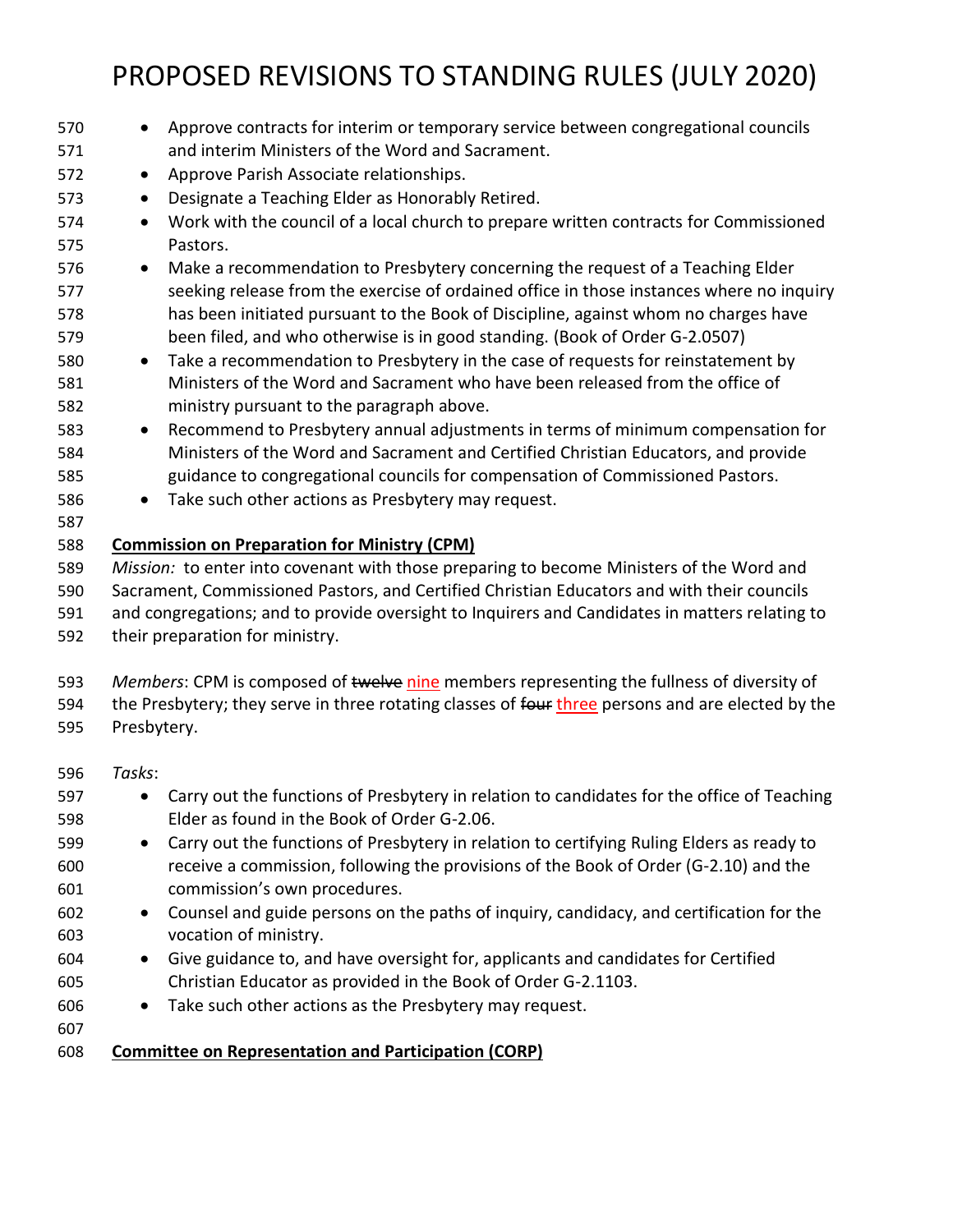- *Mission*: to assure that the Presbytery is served by the best and widest representation possible,
- while encouraging participation in the ministry, mission and work of the Presbytery by qualified
- persons from throughout the Presbytery.
- *Members*: CORP is composed of nine members representing the fullness of diversity of the
- Presbytery; they serve in three rotating classes of three persons. Members including the
- Chairperson are nominated by the Coordinating Team and elected by the Presbytery.
- *Tasks*:
- Fulfill presbytery functions related to representation as designated in the Book of Order, G-3.0103.
- Identify and recruit qualified persons for nomination to serve as Presbytery officers.
- Identify and recruit qualified persons for nomination to serve on presbytery commissions and committees.
- Nominate the officers of the Presbytery, the members and chairperson(s) of the commissions and committees for the Presbytery at the annual meeting.
- Nominate Commissioners, Alternates and Advisory Delegates according to the bylaws of the Synod of the Southwest and the General Assembly.
- Provide nominations for other governing bodies and agencies of the Presbyterian Church (U.S.A.), as directed by the Presbytery.
- Address the need for nominations in any particular categories meriting increased representation, and advise presbytery annually of such representation.
- Ensure that, insofar as it is possible, appropriate representation and balance are maintained within the organizational structure of presbytery, bearing in mind the principles of unity in diversity in Book of Order F-1.0403.
- 

#### **Finance and Property Committee Commission (F&P)**

*Mission*: to provide fiduciary oversight of the financial and real assets of the Presbytery.

635 Members: F&P is composed of  $s\ddot{s}$  nine members representing the fullness of diversity of the 636 Presbytery; they serve in three rotating classes of two three members. All are elected by the

- Presbytery.
- *Tasks*:
- Serve, in conjunction with the Ecclesial Officers, as the Board of Trustees of the Presbytery.
- 641 Manage presbytery funds.
- Administer the budgets of Presbytery and provide for an audit of financial records at least every three years with annual reviews the years in between.
- Receive and consider financial appeals and recommend action to the Presbytery.
- Oversee any real property owned by the Presbytery and make provision for its maintenance.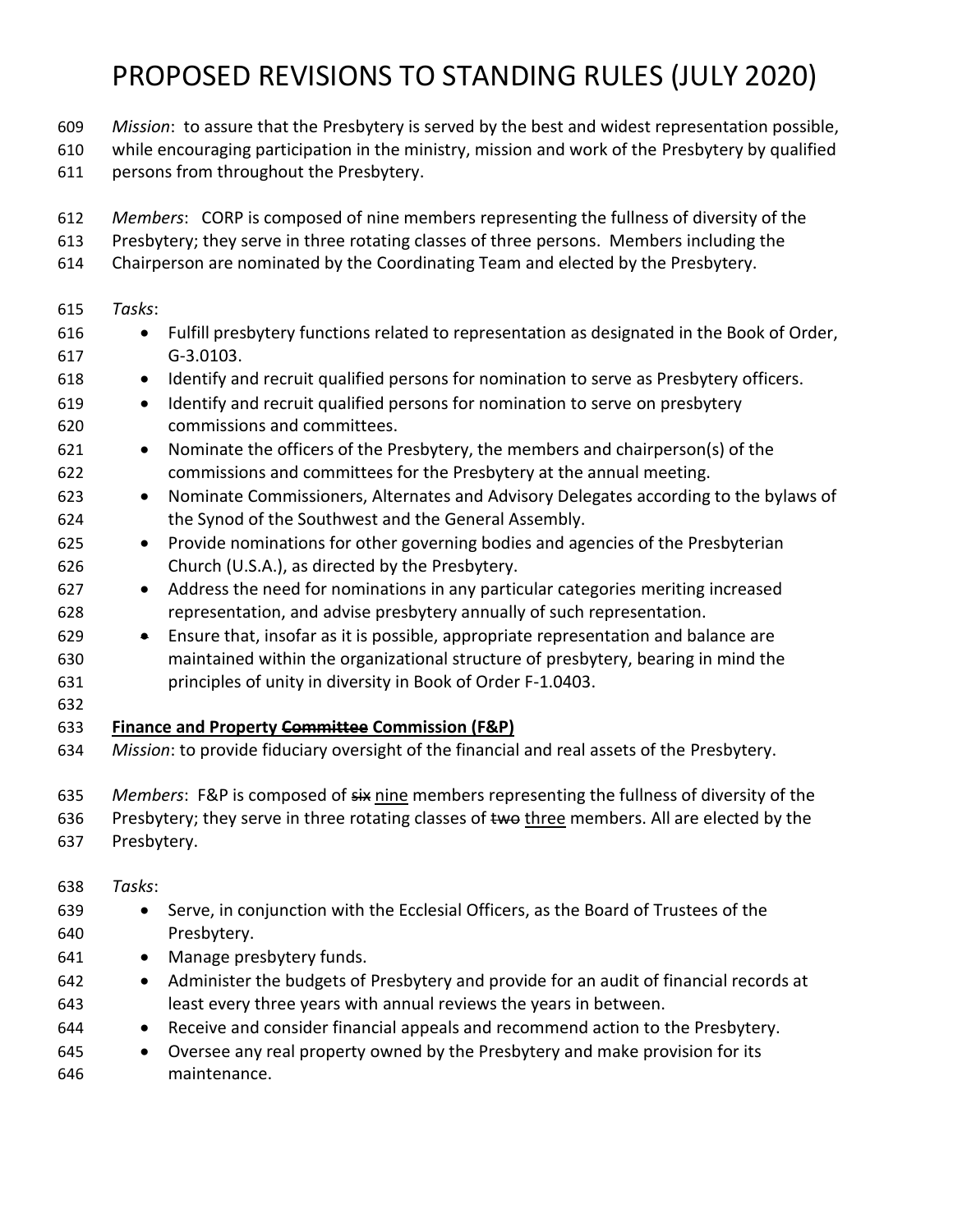| 647        | Function with the Ecclesial Officers as the Board of Trustees for the Presbytery,<br>$\bullet$      |
|------------|-----------------------------------------------------------------------------------------------------|
| 648        | negotiating purchase or sale of any real property as appropriate.                                   |
| 649        | Take such other actions as the Presbytery may request.<br>$\bullet$                                 |
| 650        |                                                                                                     |
| 651        | <b>Personnel Committee (PC)</b>                                                                     |
| 652        | Mission: to support a healthy work environment for employees of the Presbytery of Santa Fe.         |
| 653        |                                                                                                     |
| 654        | Members: The committee is composed of six persons representing the fullness of the diversity        |
| 655        | of the Presbytery; they serve in three rotating classes of two persons. All are elected by the      |
| 656<br>657 | Presbytery.                                                                                         |
| 658        | Tasks:                                                                                              |
| 659        | Ensure that position descriptions are current for all employees of the Presbytery.<br>$\bullet$     |
| 660        | Review all position descriptions every three years and recommend changes to the                     |
| 661        | Coordinating Team as required by the Presbytery's changing needs.                                   |
| 662        | Conduct an annual review of the Administrator and, in conjunction with the<br>$\bullet$             |
| 663        | Coordinating Team, orchestrate a more comprehensive review every third year.                        |
| 664        | Work with the Administrator to provide annual reviews for each employee of the<br>$\bullet$         |
| 665        | Presbytery                                                                                          |
| 666        | Enact policies and procedures that will contribute to the health and well-being of<br>$\bullet$     |
| 667        | Presbytery staff and staff relationships, as they fulfill their Presbytery job functions.           |
| 668        | Support the Administrator in seeking to fill vacancies on the staff.<br>$\bullet$                   |
| 669        | Recommend annually to the Finance and Property Committee salary adjustments for<br>$\bullet$        |
| 670        | staff members of the Presbytery.                                                                    |
| 671        | Review office staffing configuration and expenses every three years and recommend<br>$\bullet$      |
| 672        | changes to Finance and Property as the Presbytery's needs evolve.                                   |
| 673        | Recommend annually to the Finance and Property Committee budgetary adjustments to<br>$\bullet$      |
| 674        | office expense items.                                                                               |
| 675        | As detailed in the Manual of Operations, provide assistance as requested to any search<br>$\bullet$ |
| 676        | committee for Presbytery staff.                                                                     |
| 677        | Take such other actions as the Presbytery may request.                                              |
| 678        |                                                                                                     |
| 679        | <b>Communications Advisory Team (CAT)</b> [DELETED by Presbytery Action on February 22, 2020]       |
| 680        |                                                                                                     |
| 681        | Mission: to advise the entities of the presbytery on ways to improve and enhance                    |
| 682        | communications between the Presbytery, its congregations and individual parishioners, as well       |
| 683        | as beyond the presbytery and to other members of the public.                                        |
| 684        | Members: The Communications Advisory Team will consist of between six and twelve members            |
| 685        | who will serve at the invitation of the Moderator; recommendations for membership from              |
| 686        | congregations will be welcomed. Members will be invited to serve for a one-year term which          |
| 687        | may be renewed annually at the mutual consent of the Moderator and the member.                      |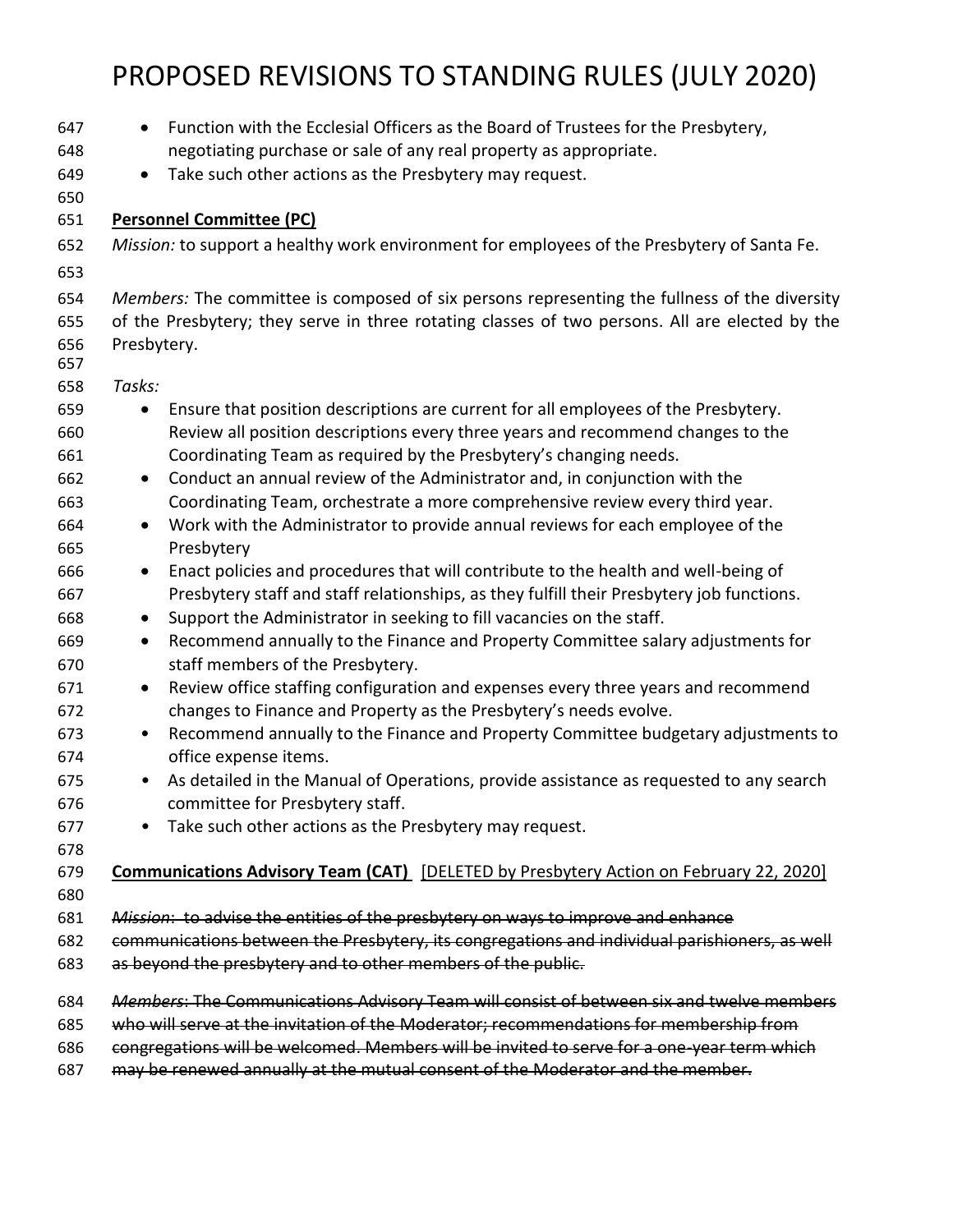- *Tasks*: The new Presbytery model, a networking model built on shared values and shared
- missional endeavors, requires flexibility and creativity in communications. All modes of
- communication will be explored, including the presbytery web site, social media, print and
- electronic media, and other evolving methods of reaching congregations and individuals.
- Presbytery leadership and individual congregations are challenged to communicate in ways that
- recognize and encourage their initiatives and responsibilities, especially in opportunities for
- worship, education and mission.
- The Communications Advisory Team is expected to develop and recommend to the
- Coordinating Team a Communications Plan for the Presbytery. In developing its Plan, the Team
- 697 will consider the Communications Opportunities document developed by the Work Group for a
- New Presbytery Design. The recommended Communications Plan is expected to focus primarily
- on utilizing technologies to keep congregations and individuals fully informed of joint missional,
- education, and worship opportunities as well as the ecclesial activities of the Presbytery.
- 

#### **New Business Committee**

- *Mission*: to review and make recommendations regarding any new business items, including
- resolutions, overtures and other legislation, which have not been referred to the Presbytery for
- its action by any of its commissions, committees, work groups, task forces, teams or
- commissioners.
- *Members*: At each Stated Presbytery meeting, the Moderator shall appoint seven persons
- representing the fullness of the diversity of the Presbytery to serve as the New Business
- Committee. One shall be appointed Chair by the Moderator. The duration of their term of
- service is only for that particular meeting of the Presbytery.
- *Tasks*: The New Business Committee of a presbytery meeting shall evaluate new agenda items
- presented to it by the Administrator. If the committee deems the agenda item(s) to be brought
- properly before the Presbytery, the item(s) will be considered under the "new business" section
- of the docket.Only items submitted to the Administrator no later than within the first hour of
- the start of the presbytery meeting at which the item is to be considered shall be referred to
- this committee.
- Any item of legislation requiring action of the Presbytery and related directly to any item under consideration by the Presbytery (i.e., amendments, substitute motions) under its normal course of business shall not be subject to review or recommendation by the New Business Committee
- unless so referred by act of the Presbytery.
- 
- In its recommendation regarding action on a particular item, the New Business Committee may
- make one of three recommendations: Approval, Disapproval, or Referral to an Existing
- Committee for report to the next meeting of presbytery.
-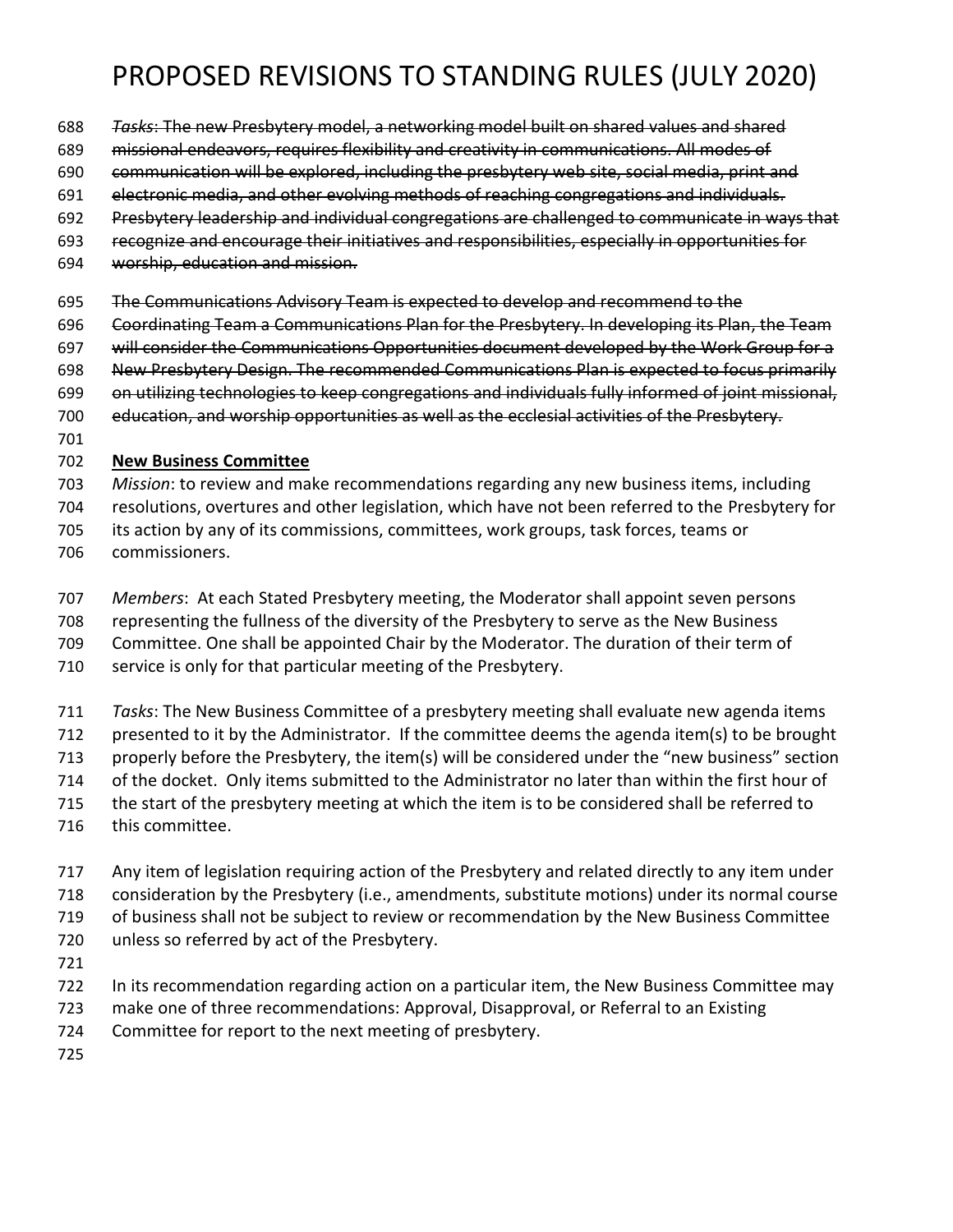- 726 Items approved by the New Business Committee for presentation to the Presbytery shall be
- considered immediately preceding the close of the presbytery meetings, following a report by
- the New Business Committee.
- Notwithstanding any of the foregoing, upon motion to consider an item which would otherwise
- be subject to review and recommendation by the New Business Committee, the commissioners
- present at the presbytery meeting, and at which quorum is present, may bypass this process
- and consider the item, provided at least three-quarters of those commissioners vote to do so.

#### **Permanent Judicial Commission (PJC)**

- *Mission:* to provide judicial process within the jurisdiction of the Presbytery.
- *Members*: The PJC is composed of seven members representing the fullness of diversity of the
- Presbytery, with one member elected by the Commission to serve as its chairperson. Terms and
- limits are defined in the Rules of Discipline in the Book of Order.
- *Tasks*: Its responsibilities are limited to those defined in the Rules of Discipline, D-5.0000. The
- Commission reports its work directly to the Presbytery.
- 
- 

#### **Special Administrative Review Committee (SARC)**

- *Mission*: to seek a fair and just conclusion upon learning of an irregularity of either commission
- or omission by a congregational council's moderator, a congregational council or a
- congregation falling under the jurisdiction of the Presbytery.
- *Members:* When an irregularity described in the preceding paragraph occurs, the Moderator of
- Presbytery, in consultation with the Chairperson of the Commission on Ministry and the Stated
- Clerk, shall appoint five members representing the full diversity of the Presbytery to undertake
- Special Administrative Review under the authority given under G-3.0108 of the Book of Order.
- One member shall be appointed as chairperson by the Moderator.
- *Tasks*: The committee shall follow G-3.0108 regarding the manner of review.
- The Moderator of Presbytery shall report to the Commission on Ministry the reasons for such
- an appointment and the names of the committee members. This appointment shall also be
- reported at the next meeting of Presbytery.
- The Special Administrative Review Committee shall report their progress and/or findings, in writing, to the Presbytery at each meeting during its existence.
- If in the course of undertaking the review the Special Administrative Review Committee
- discovers that an irregularity or delinquency has occurred, it may "direct the lower council to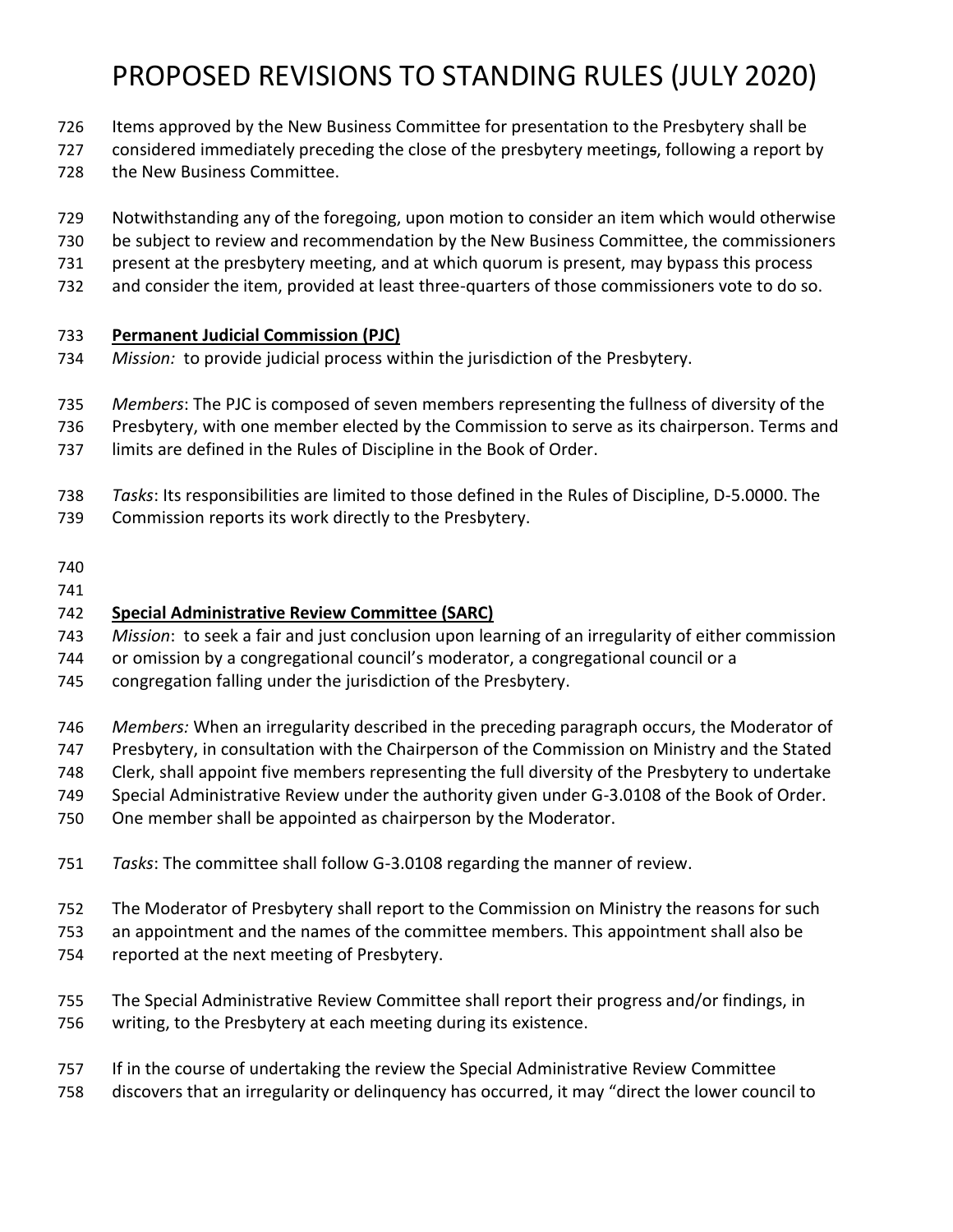- reconsider and take corrective action if matters are determined to be out of compliance." (G-3.0108c)
- The Special Administrative Review Committee may also seek review and correction by initiating 762 judicial process as described in the Rules of Discipline.

### **Associated Ministry Groups**

 Associated Ministry Groups are groups which have a connection to the Presbytery, but which are not staffed by the Committee on Representation and Participation. Such groups include Presbyterian Women and may for example include racial ethnic affiliation groups, women's groups, mission groups with one focus, etc.

- These Associated Ministry Groups report annually to the Coordinating Team of the Presbytery. The Coordinating Team welcomes the input from these groups regarding ways the Presbytery can best partner with them to strengthen and transform the congregations of this Presbytery.
- Each Associated Ministry Group shall annually submit a written report to the Administrator, to be included in the reports given to Presbytery at the Annual Meeting.
- 774 Any budgetary requests shall come directly to the Coordinating Team for consideration.
- 775 Additional groups may apply for recognition in this category by applying to the Coordinating Team. The CT will consider and make recommendation to the Presbytery, which would then vote to include the group as a self-governing extension of the Presbytery's mission.
- The Associated Ministry Groups may initiate interaction with the Coordinating Team or with any committee or commission to explore common interests and to implement ministry jointly. They may send representatives to attend Coordinating Team meetings in person with prior arrangement.

## **Commissioners and Young Adult Advisory Delegates to the General Assembly**

 Commissioners and Youth Advisory Delegates to General Assembly shall be elected by the Presbytery at the annual meeting preceding the next biennial General Assembly.

- At the annual meeting of Presbytery preceding the next General Assembly, the Committee on Representation and Participation shall propose to Presbytery a slate of nominees. CORP shall take into consideration in making these nominations such criteria as: knowledge of issues before the church, attendance at Presbytery meetings as a commissioner, whether a commissioner has come from the same church within the last five years, whether the person has ever been a commissioner to General Assembly, and whether the person has demonstrated participation in the life of the Presbytery.
- Nominees will be introduced to the body by the person presenting the CORP report. That introduction may include biographical information about the nominees and any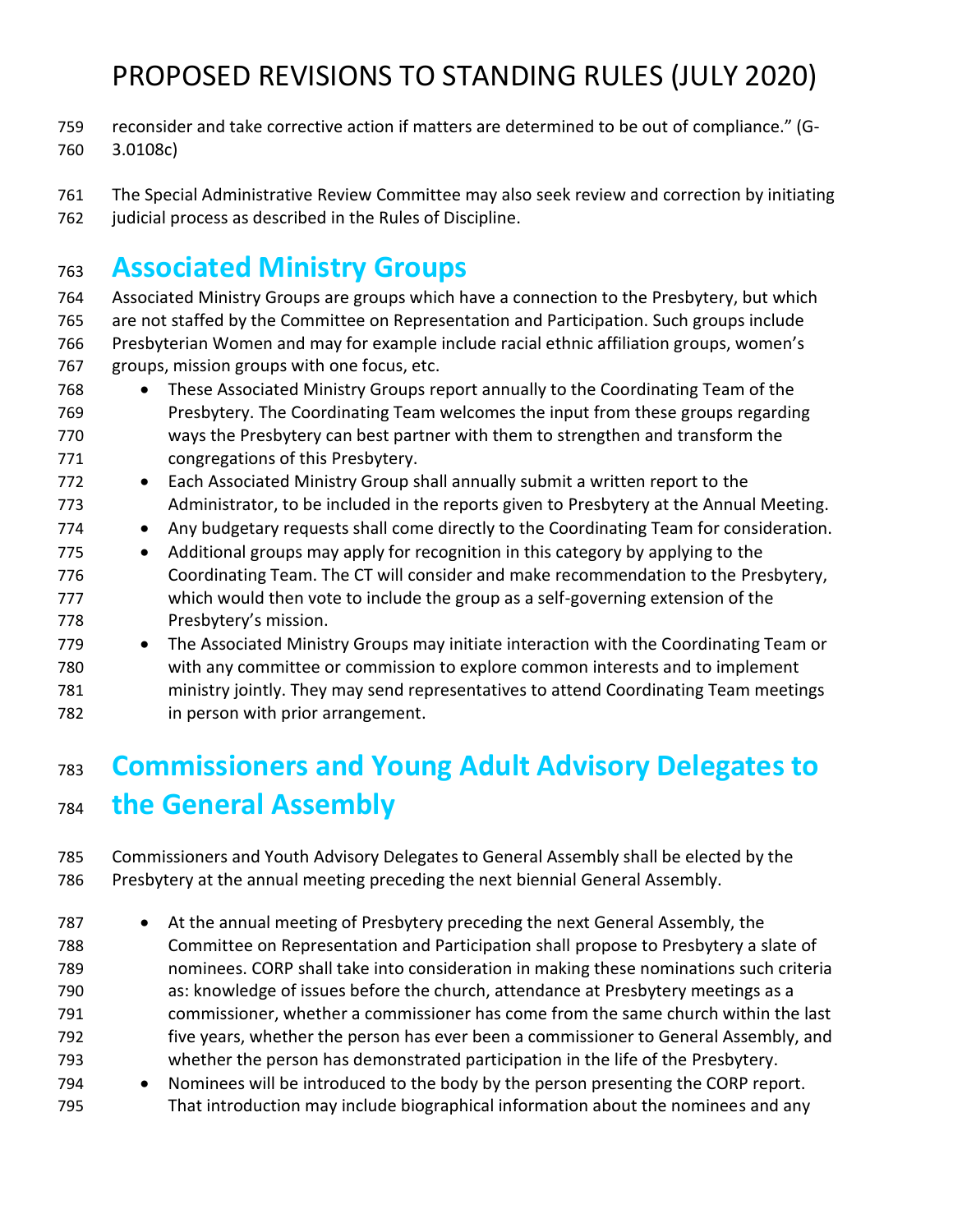pertinent information, but should not include an opportunity for the nominees to make election/campaign speeches during any Presbytery meeting.

#### **Presbytery Staff**

 Presbytery staff includes all persons employed by Presbytery. 800 • The primary duties of the Administrator, Stated Clerk and various consultants are detailed in their position descriptions. • The Personnel Committee shall conduct an annual review of staff positions, job descriptions and personnel performance. 804 • Presbytery staff shall not be eligible to be elected to or serve as a voting member of any Commission or Committee for three years following termination of service. **Amending or Suspending the Standing Rules** All sections of these Standing Rules shall be amended or suspended as follows: • Anyone wishing to propose an amendment shall present the proposed amendment in writing to the Coordinating Team for its consideration prior to presenting the proposed amendment in writing to the Presbytery. 811 • Unless the Coordinating Team deems otherwise, all proposed amendments shall be presented to the Presbytery in writing as new business for a first reading, and shall then be voted upon at the subsequent meeting. • Once proposed amendments have been presented to the Coordinating Team and to the Presbytery for first reading, they may be voted on at the next stated meeting of the Presbytery. Amendments must be passed by a two-thirds vote of commissioners. 817 • Any particular section may be suspended at any stated meeting of the Presbytery, at which a quorum is present, by a three-quarters vote of the voting members present. 819 • Any particular section may be suspended at a called meeting of the Presbytery, at which a quorum is present, by a three-quarters vote of the voting members present, provided 821 the particular section to be suspended is related to, or affected by, matters included in 822 the official call for the meeting. **Addendum to the Standing Rules**  Position Descriptions for Presbytery Staff February 25, 2017 **ADMINISTRATOR** The Administrator is the full time staff person in the Presbytery of Santa Fe, and is also the Associate Stated Clerk for the Presbytery. Specific Duties for the Administrator include: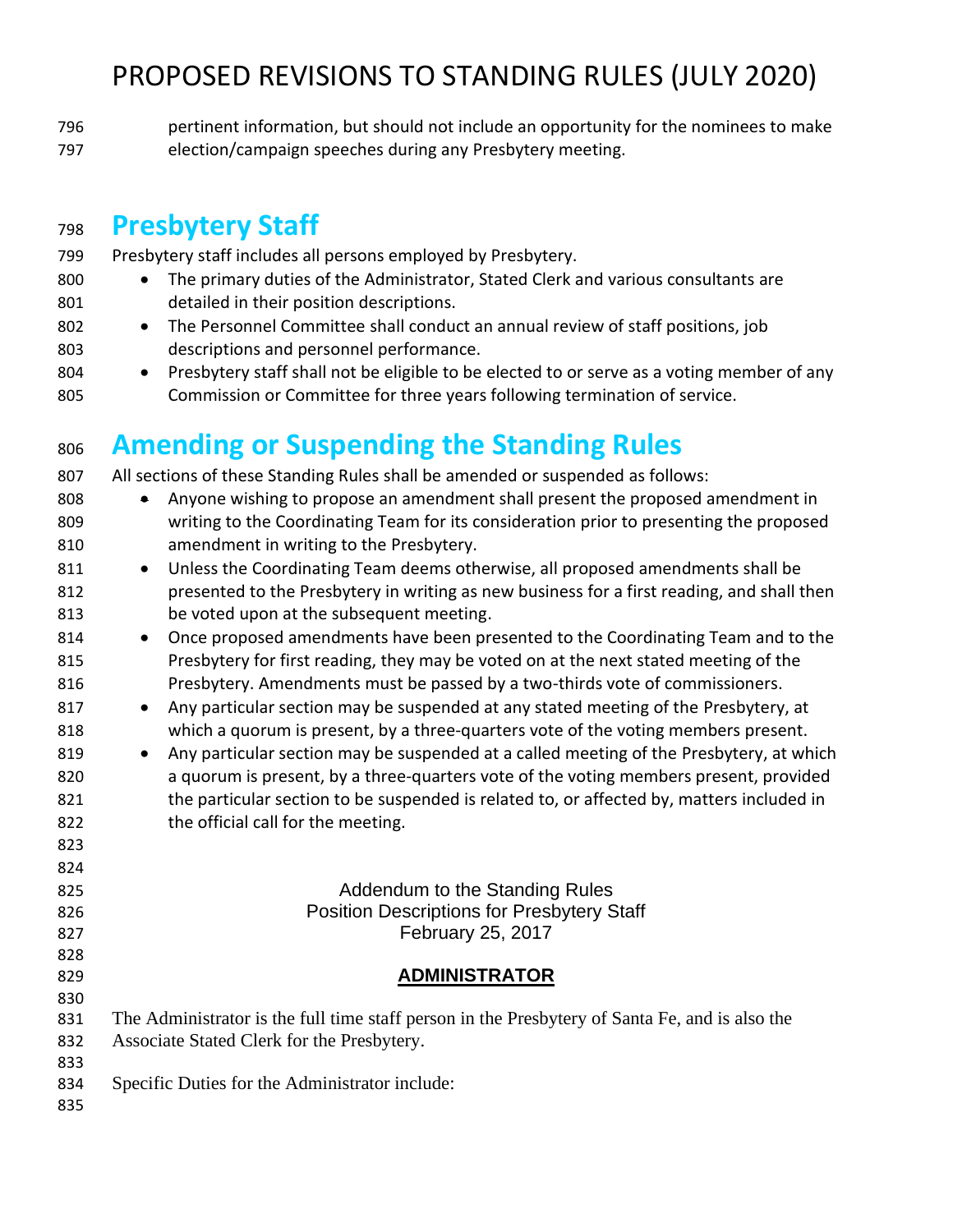| 836 | 1. | <b>Office Administration</b>                                                                                                                                      |
|-----|----|-------------------------------------------------------------------------------------------------------------------------------------------------------------------|
| 837 |    | Answer the Presbytery phone, answer questions, provide a listening ear<br>$\circ$                                                                                 |
| 838 |    | Identify potential volunteer positions and coordinate with Volunteer Coordinator<br>$\circlearrowright$                                                           |
| 839 |    | Provide support for the Stated Clerk<br>$\circ$                                                                                                                   |
| 840 |    | Maintain current and historic records of presbytery<br>$\circ$                                                                                                    |
| 841 |    | Pastor and Lay lists<br>п                                                                                                                                         |
| 842 |    | Ordination anniversaries<br>п                                                                                                                                     |
| 843 |    | Files relating to Presbytery of Santa Fe (PSF) Churches and Pastors as<br>п                                                                                       |
| 844 |    | well as PSF committees and commissions                                                                                                                            |
| 845 |    | Oversee master calendar, book meeting space, and provide content for the Website<br>$\circ$                                                                       |
| 846 |    | Make provision for equipment and supplies for meetings<br>$\circ$                                                                                                 |
| 847 |    | Make travel arrangements for representatives of the Presbytery<br>$\circ$                                                                                         |
| 848 |    | Implement background checks for Ministers/Inquirers/CRE candidates<br>$\circ$                                                                                     |
| 849 |    | Maintain a list of translators (Spanish) for the Presbytery<br>$\circlearrowright$                                                                                |
| 850 |    | Maintain list of supply preachers as provided by the Commission on Ministry<br>$\circlearrowright$                                                                |
| 851 |    | (COM)                                                                                                                                                             |
| 852 |    | Maintain list of hospital visitors<br>$\circ$                                                                                                                     |
| 853 |    | Coordinate bulk orders of the Book of Order (BOO), the Book of Confessions<br>$\circ$                                                                             |
| 854 |    | (BOC), Planning Calendars, Mission Yearbooks, etc.                                                                                                                |
| 855 |    | Provide resources to churches; e.g., Personnel handbooks, Job description samples,<br>$\circ$                                                                     |
| 856 |    | etc.                                                                                                                                                              |
| 857 |    | Schedule Go To Meeting for meetings at presbytery office<br>$\circ$                                                                                               |
| 858 |    | Maintain and distribute the lists of churches, ministers, and the members of the<br>$\circ$                                                                       |
| 859 |    | committees/commissions of the presbytery                                                                                                                          |
|     |    |                                                                                                                                                                   |
| 860 |    |                                                                                                                                                                   |
| 861 | 2. | <b>Communication</b>                                                                                                                                              |
| 862 |    | $\bigcirc$                                                                                                                                                        |
| 863 |    | Publish, in concert with the Communications Consultant, bi-weekly Ponderings<br>Nuevas Noticias including gathering reflections and responses from pastors/people |
| 864 |    | throughout the Presbytery                                                                                                                                         |
| 865 |    | Work with Chaplain to send out prayer concerns<br>$\circ$                                                                                                         |
| 866 |    | $\circ$ Facilitate, in concert with the Communications Consultant, the updating update                                                                            |
| 867 |    | of the Presbytery's Facebook page                                                                                                                                 |
| 868 |    | Refer communications and items of business or concern to the appropriate<br>$\circ$                                                                               |
| 869 |    | commission, committee, work group, task force or team in consultation with the                                                                                    |
| 870 |    | chairperson of the Coordinating Team                                                                                                                              |
| 871 |    | Help Churches navigate the PCUSA's Church Leadership Connection website<br>O                                                                                      |
| 872 |    | (clearinghouse for church and ministerial information forms)                                                                                                      |
| 873 |    | Facilitate connections for people making charitable requests or needing resources<br>$\circ$                                                                      |
| 874 |    | Work with the Webmaster on issues pertaining to the website<br>O                                                                                                  |
| 875 |    | Work with Communication Advisory Team (CAT) on maintaining equipment and<br>$\circ$                                                                               |
| 876 |    | technology                                                                                                                                                        |
| 877 |    |                                                                                                                                                                   |
| 878 | 3. | <b>Facilitation of Committee / Commissions</b>                                                                                                                    |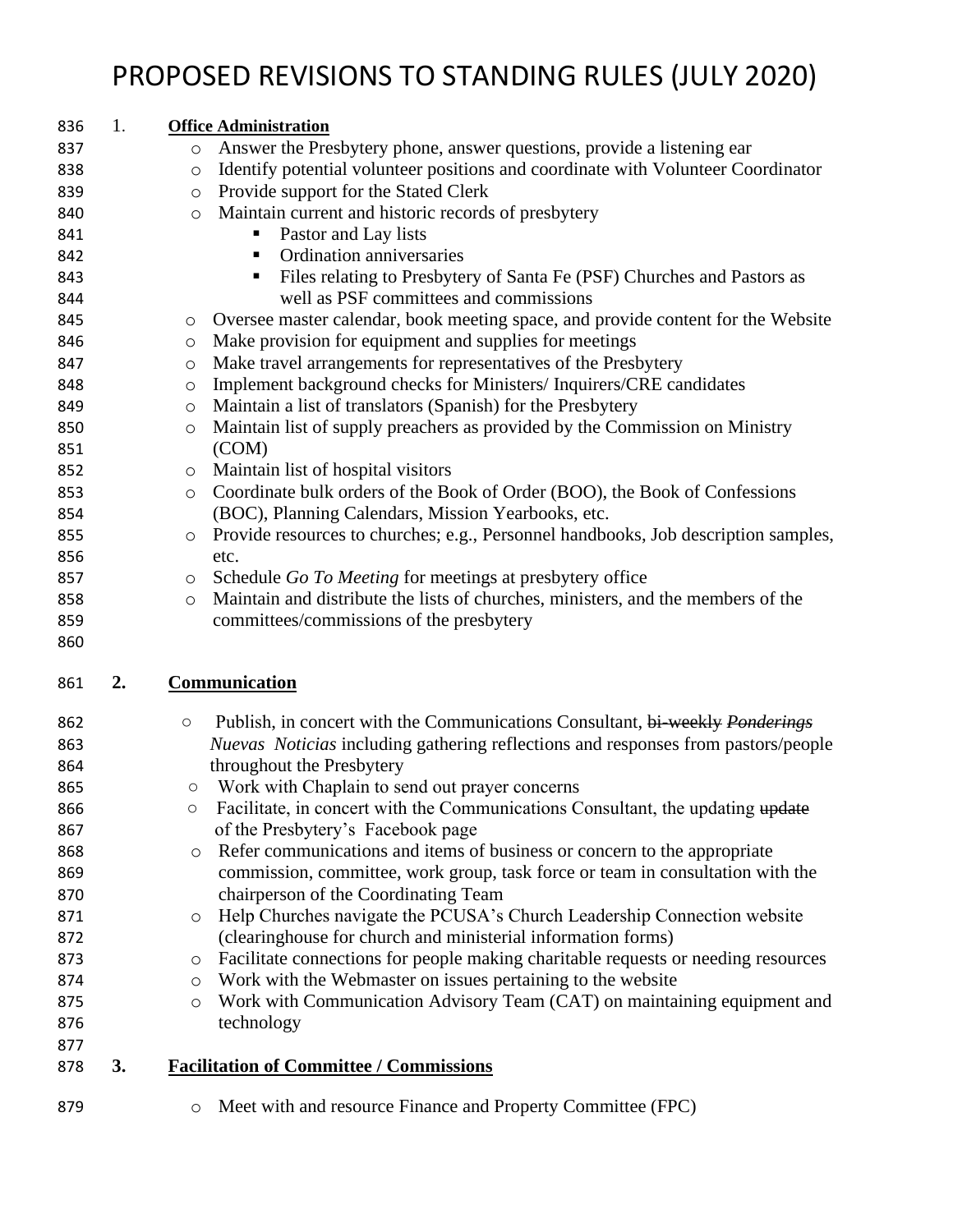| 880 |    | Work with Treasurer as needed                                                                     |
|-----|----|---------------------------------------------------------------------------------------------------|
| 881 |    | Help with budget preparation<br>п                                                                 |
| 882 |    | Attend Mid-Council Financial Network meetings                                                     |
| 883 |    | Support the Commission on Ministry (COM) and the COM Consultant<br>O                              |
| 884 |    | Support the Commission on Preparation for Ministry (CPM) as needed<br>O                           |
| 885 |    | Support the Youth and Young Adult Consultant, and the Youth Committee as<br>$\circ$               |
| 886 |    | needed                                                                                            |
| 887 |    | Resource the Mission Networking Committee (MNC), the Education Networking<br>$\circ$              |
| 888 |    | Committee (ENC), and Worship Networking Committee (WNC) as needed                                 |
| 889 |    | Resource the Committee on Representation and Participation (CORP) for<br>$\circ$                  |
| 890 |    | nominations and committee development and balance                                                 |
| 891 |    | Ex-officio member of all committees, commissions, work groups, task forces or<br>$\circ$          |
| 892 |    | teams.                                                                                            |
| 893 |    |                                                                                                   |
| 894 | 4. | <b>Presbytery Meetings</b>                                                                        |
| 895 |    |                                                                                                   |
| 896 |    | Coordinate meeting logistics for presbytery at local churches and at Ghost Ranch,<br>$\circ$      |
| 897 |    | including food, lodging, materials and equipment, as needed                                       |
| 898 |    | Help prepare docket and meeting documents<br>$\circ$                                              |
| 899 |    | Gather names for the necrology report<br>$\circ$                                                  |
| 900 |    | Gather annual reports from committees and Presbytery partners and arrange for<br>$\circ$          |
| 901 |    | report posting on the Presbytery website                                                          |
| 902 |    | Work with Stated Clerk to provide due notice of all presbytery meetings to<br>$\circ$             |
| 903 |    | members of the presbytery                                                                         |
| 904 |    |                                                                                                   |
| 905 | 5. | <b>Relationships Outside the Presbytery</b>                                                       |
| 906 |    | Coordinating external communications with the denomination and outside groups,<br>$\circ$         |
| 907 |    | in coordination with the Coordinating Team                                                        |
| 908 |    | Work with outside groups coming into the presbytery who need local resources<br>$\circ$           |
| 909 |    |                                                                                                   |
|     |    |                                                                                                   |
| 910 | 6. | Reports to the Personnel Committee on a regular basis.                                            |
| 911 |    |                                                                                                   |
| 912 |    | <b>STATED CLERK</b>                                                                               |
| 913 |    |                                                                                                   |
| 914 |    | The Stated Clerk is the ecclesiastical officer of the Presbytery under the provisions of the Book |
| 915 |    | of Order; serving as the parliamentarian of presbytery and the interpreter of the Constitution of |
| 916 |    | the Presbyterian Church (USA). This part-time position averages 10 hours per week (or 40 hours    |
| 917 |    | per month).                                                                                       |
| 918 |    |                                                                                                   |
| 919 |    | Specific Duties for the Stated Clerk include:                                                     |
| 920 |    | Provide clerical and parliamentary leadership to all meetings of the Presbytery:                  |
| 921 |    | Works with Administrator to provide due notice to all members and<br>$\circ$                      |
| 922 |    | commissioners to the presbytery of all presbytery meetings                                        |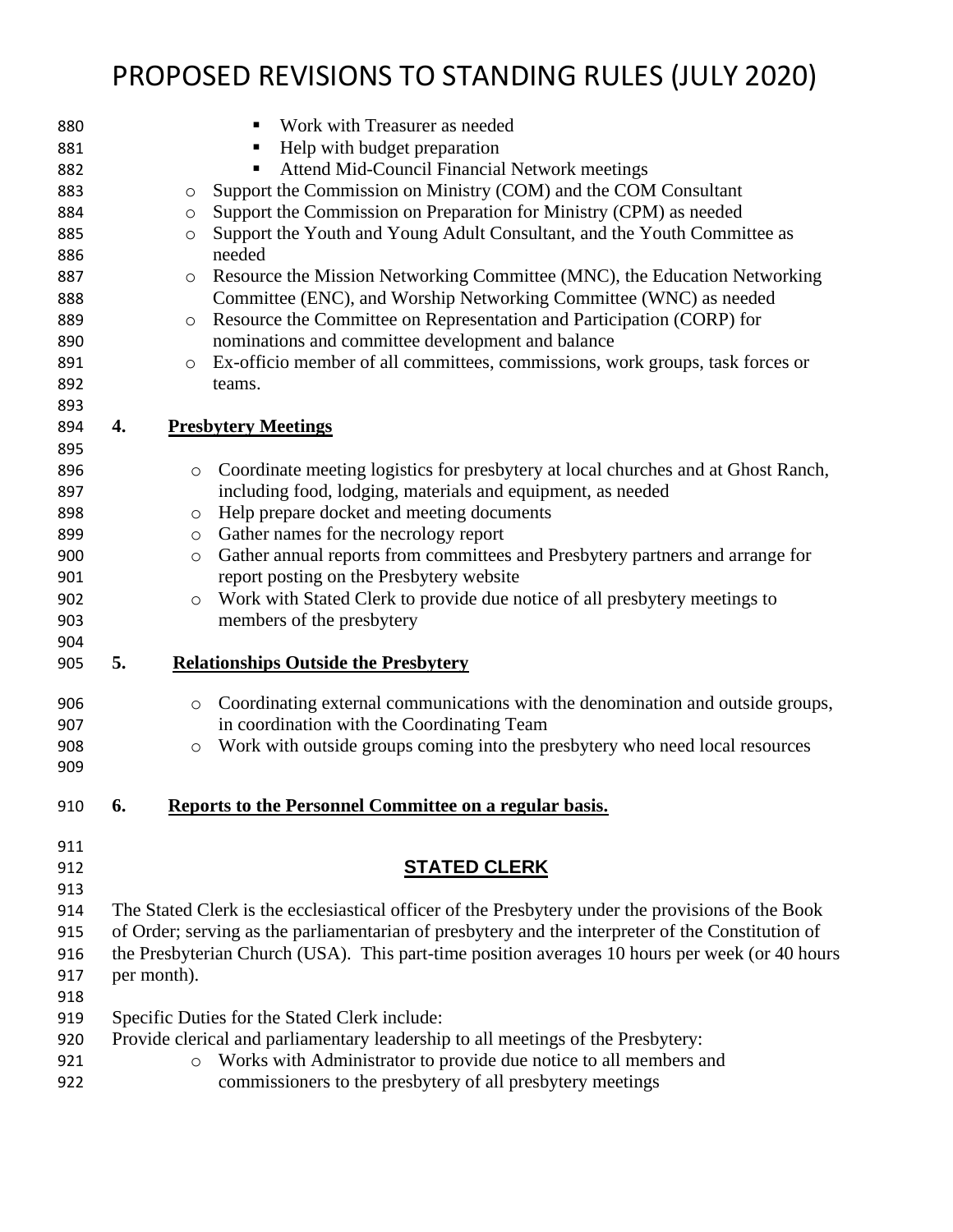| 923 | $\circ$                                                                                      | Grants permission on behalf of COM for Minister of Word and Sacrament                       |  |
|-----|----------------------------------------------------------------------------------------------|---------------------------------------------------------------------------------------------|--|
| 924 |                                                                                              | members of other presbyteries to labor within the bounds of the presbytery                  |  |
| 925 | $\circ$                                                                                      | Provides for the reception, release, or transfer of minister members to or from the         |  |
| 926 |                                                                                              | presbytery                                                                                  |  |
| 927 | $\circ$                                                                                      | Serves as recording clerk for presbytery meetings                                           |  |
| 928 | $\circ$                                                                                      | Provides presbytery statistical reports to the General Assembly                             |  |
| 929 | $\circ$                                                                                      | Assists with preparation of presbytery minutes, including attendance, maintaining           |  |
| 930 |                                                                                              | and editing the minutes, adding appendices, and printing the minutes for the                |  |
| 931 |                                                                                              | Presbytery of Santa Fe's Minutes Book (required by PCUSA)                                   |  |
| 932 |                                                                                              |                                                                                             |  |
| 933 |                                                                                              | Maintains the <i>Book of Order</i> duties                                                   |  |
| 934 | $\circ$                                                                                      | Keeps rolls of membership/attendance of Ministers of Word and Sacrament,                    |  |
| 935 |                                                                                              | commissioners, CREs, and the rolls of moderators, PJC members, commissioners                |  |
| 936 |                                                                                              | to General Assembly (GA) and the Synod of the Southwest                                     |  |
| 937 | $\circ$                                                                                      | Maintains the Presbytery approved Bylaws, Standing Rules and Manual of                      |  |
| 938 |                                                                                              | Operations                                                                                  |  |
| 939 | $\circ$                                                                                      | Notifies appropriate bodies (e.g., CORP; Coordinating Team) of the resignation of           |  |
| 940 |                                                                                              | any commission or committee members or of any ecclesial or corporate officers of            |  |
| 941 |                                                                                              | the Presbytery                                                                              |  |
| 942 | $\circ$                                                                                      | Answer Book of Order questions from members of the Presbytery                               |  |
| 943 |                                                                                              |                                                                                             |  |
| 944 |                                                                                              | Provides relationships with other governing bodies:                                         |  |
| 945 | $\circ$                                                                                      | Fills the role of the ecclesiastical officer of the Presbytery at ecumenical events         |  |
| 946 | $\circ$                                                                                      | Attends Synod of the Southwest meetings and occasionally GA meetings                        |  |
| 947 |                                                                                              |                                                                                             |  |
| 948 |                                                                                              | Staffs the Permanent Judicial Commission (PJC) of the Presbytery:                           |  |
| 949 | $\circ$                                                                                      | Receives the filings of remedial cases, complaints, appeals, and requests germane           |  |
| 950 |                                                                                              | to the presbytery                                                                           |  |
| 951 |                                                                                              |                                                                                             |  |
| 952 |                                                                                              | Maintains relationships with local congregations, sessions and Presbytery members:          |  |
| 953 | $\circ$                                                                                      | Ensures that Safe Church training is offered for ministers, elders, and others who          |  |
| 954 |                                                                                              | need the training on a routine basis                                                        |  |
| 955 | O                                                                                            | Assists with session records review, including report to presbytery                         |  |
| 956 | $\circ$                                                                                      | Coordinates annual reporting from churches, including the annual Church                     |  |
| 957 |                                                                                              | Information Forms, Clerk's annual questionnaire and statistical reports                     |  |
| 958 |                                                                                              |                                                                                             |  |
| 959 |                                                                                              | Reports to the Personnel Committee on a regular basis.                                      |  |
| 960 |                                                                                              |                                                                                             |  |
| 961 |                                                                                              |                                                                                             |  |
| 962 |                                                                                              | <b>COMMISSION ON MINISTRY CONSULTANT</b>                                                    |  |
| 963 |                                                                                              |                                                                                             |  |
| 964 |                                                                                              | The Consultant for the Commission on Ministry (COM) serves as the Presbytery's staff person |  |
| 965 | for the Commission on Ministry as an ex-officio member without vote. This part time position |                                                                                             |  |
| 966 |                                                                                              | averages a flexible 5 hours per week (or 20 hours per month).                               |  |
| 967 |                                                                                              |                                                                                             |  |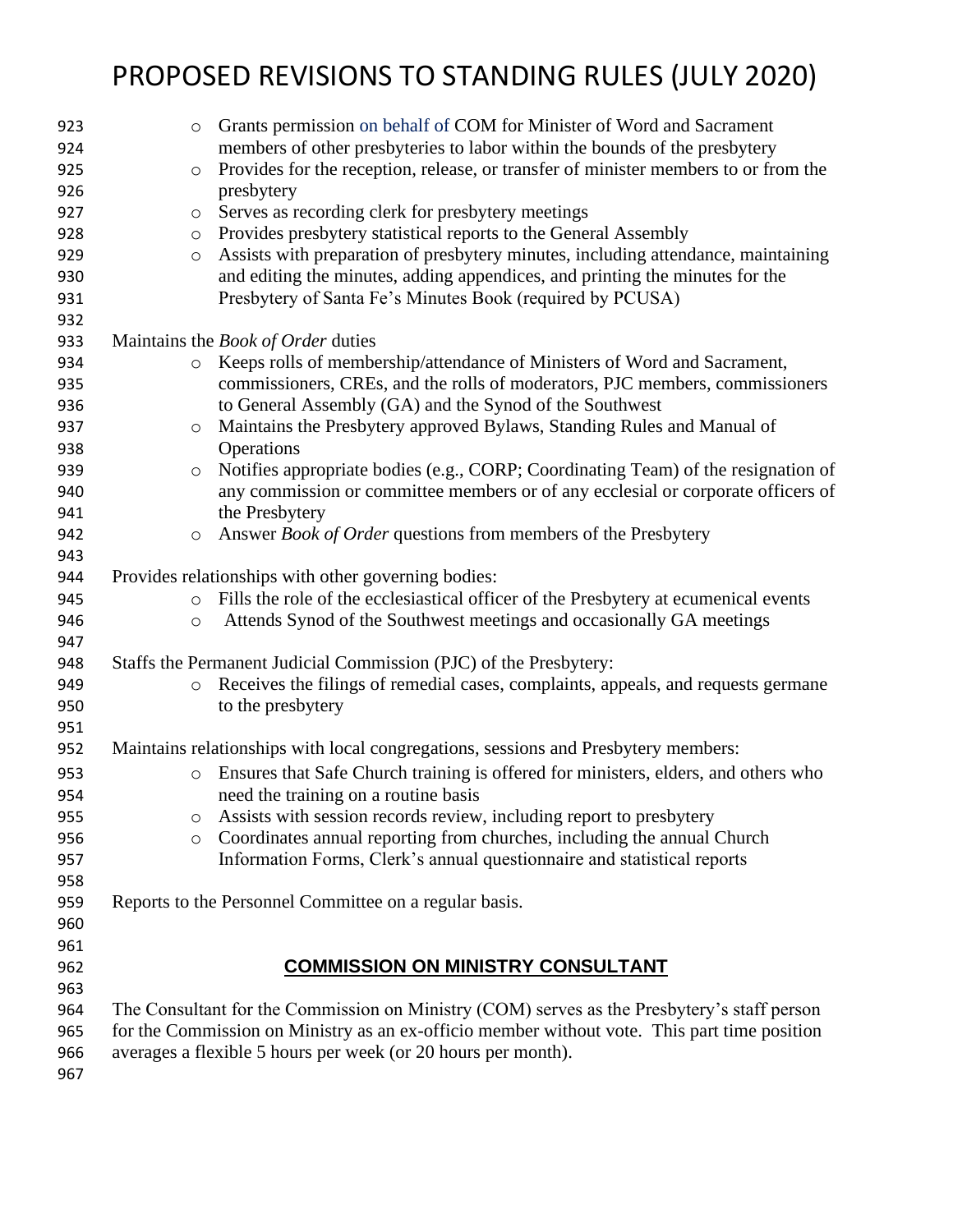| 968  | The Consultant should have strong leadership skills as well as experience in being a team        |  |  |
|------|--------------------------------------------------------------------------------------------------|--|--|
| 969  | builder. The Consultant will advise and meet with the COM co-moderators on a regular basis,      |  |  |
| 970  | usually before the meeting of the commission.                                                    |  |  |
| 971  |                                                                                                  |  |  |
| 972  | Specific duties of the COM Consultant:                                                           |  |  |
| 973  | Work closely with the co-moderators to:                                                          |  |  |
| 974  | Keep them informed of concerns and issues as they arise<br>$\circ$                               |  |  |
| 975  | Develop strategies to address the concerns and issues<br>$\circ$                                 |  |  |
| 976  | Plan COM meetings and training sessions<br>$\circ$                                               |  |  |
| 977  | Help COM organize its work efficiently and effectively<br>$\circ$                                |  |  |
| 978  |                                                                                                  |  |  |
| 979  | Attend the meetings of the Commission:                                                           |  |  |
| 980  | Take, compile and distribute the Minutes for COM<br>$\circ$                                      |  |  |
| 981  | Update COM Handbook as necessary<br>$\circ$                                                      |  |  |
| 982  | Serve to provide continuity and "big picture" awareness of COM's work<br>$\circ$                 |  |  |
| 983  | Support the work of both COM and CPM as necessary<br>$\circ$                                     |  |  |
| 984  |                                                                                                  |  |  |
| 985  | Serve as the person to receive information on pastors and churches, and to make the reference    |  |  |
| 986  | checks as needed:                                                                                |  |  |
| 987  | Receive calls of concern from pastors and churches<br>$\circ$                                    |  |  |
| 988  | Make reference checks for potential and incoming Ministers of Word and<br>$\circ$                |  |  |
| 989  | Sacrament                                                                                        |  |  |
| 990  | Give reference checks to other presbyteries for current or recent Presbytery of<br>$\circ$       |  |  |
| 991  | Santa Fe Minister of Word and Sacrament members                                                  |  |  |
| 992  | Keep appropriate records of reference checking activities<br>$\circ$                             |  |  |
| 993  | Communicate with the Presbytery Chaplain as appropriate<br>$\circ$                               |  |  |
| 994  | Interface with the Stated Clerk around polity matters for COM.                                   |  |  |
| 995  | Communicate with the Administrator and the Coordinating Team as appropriate.                     |  |  |
| 996  | Reports to the Personnel Committee on a regular basis.                                           |  |  |
|      |                                                                                                  |  |  |
| 997  |                                                                                                  |  |  |
|      | <b>CHAPLAIN</b>                                                                                  |  |  |
|      |                                                                                                  |  |  |
| 998  |                                                                                                  |  |  |
| 999  | The Chaplain fills a part-time position in the Presbytery focused on providing pastoral care for |  |  |
| 1000 | the minister members, spouses, widows and widowers within the Presbytery. The position will      |  |  |
| 1001 | average 10 hours per month (or 2.5 hours per week).                                              |  |  |
| 1002 |                                                                                                  |  |  |
| 1003 | Duties:                                                                                          |  |  |
| 1004 | Provides pastoral care:                                                                          |  |  |
| 1005 | • makes pastoral calls with ministers, Commissioned Pastors and educators as needed,             |  |  |
| 1006 | and especially with retired ministers, and widows / widowers of clergy                           |  |  |
| 1007 | makes hospital calls in Albuquerque when needed                                                  |  |  |
| 1008 | shares materials such as a book of meditations or comfort when changes in life                   |  |  |
| 1009 | circumstances happen                                                                             |  |  |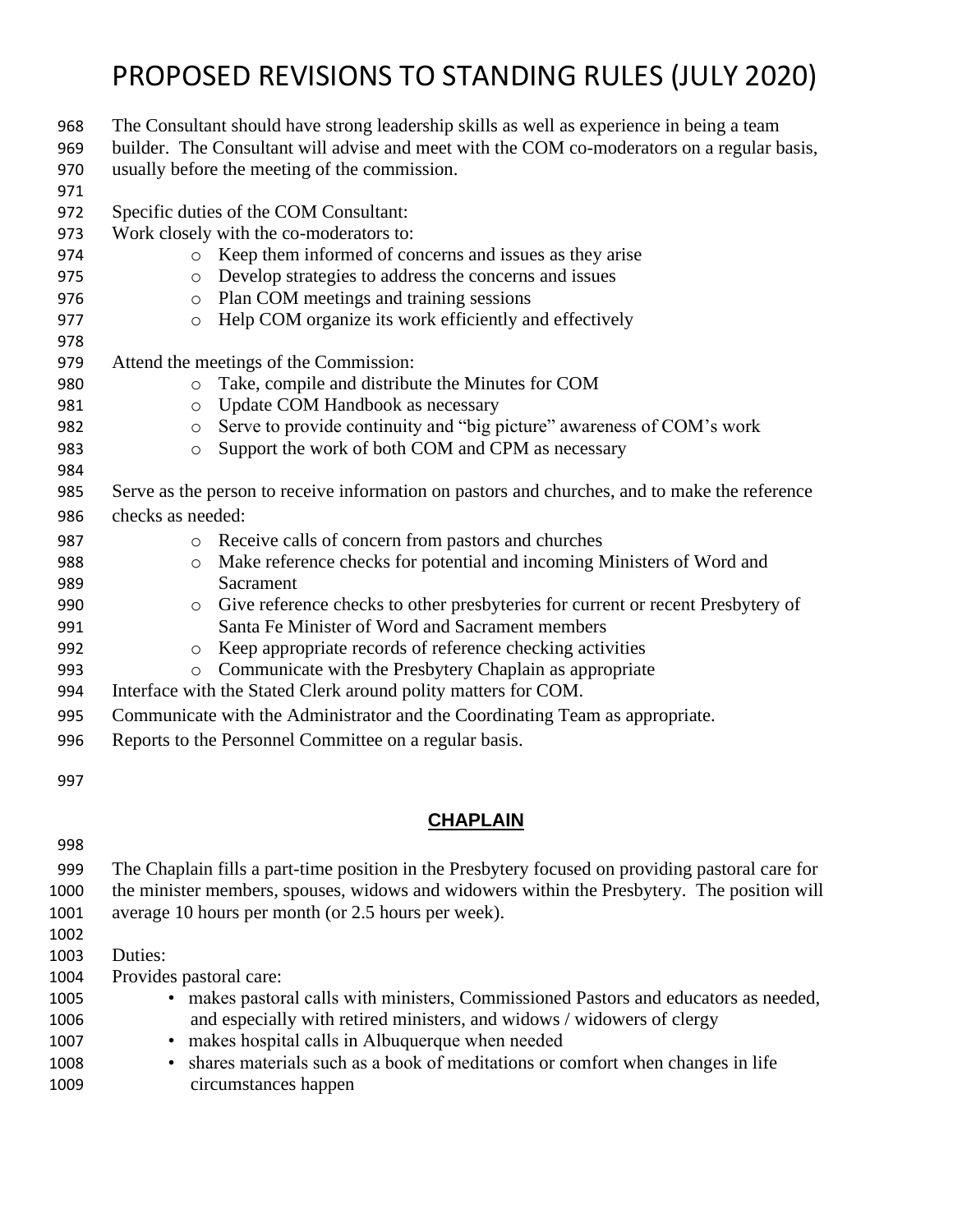| 1010<br>1011 | • fosters connections among retired clergy including publicizing Board of Pensions<br>offerings in or around our Presbytery                                 |
|--------------|-------------------------------------------------------------------------------------------------------------------------------------------------------------|
| 1012         |                                                                                                                                                             |
| 1013         | Provides prayer leadership:                                                                                                                                 |
| 1014         | • works with the Administrator to communicate prayer concerns to the Presbytery                                                                             |
| 1015         | offers the Prayers of the People when the presbytery gathers for worship                                                                                    |
| 1016         |                                                                                                                                                             |
| 1017         | The Chaplain will use his or her discretion in conveying the prayers requests to COM, the                                                                   |
| 1018         | Administrator and the Presbytery.                                                                                                                           |
| 1019         |                                                                                                                                                             |
| 1020         | Reports to the Personnel Committee on a regular basis.                                                                                                      |
| 1021         |                                                                                                                                                             |
| 1022<br>1023 | <b>WEBSITE AND COMMUNICATIONS</b>                                                                                                                           |
| 1024         |                                                                                                                                                             |
| 1025         | The Web Design / IT Management Coordinator position has been divided into two positions,                                                                    |
| 1026         | each of which averages 5 hours per week for \$5,000 yearly (or \$10,000 total).                                                                             |
| 1027         |                                                                                                                                                             |
| 1028         | <b>Website Technical Manager (Webmaster)</b>                                                                                                                |
| 1029         |                                                                                                                                                             |
| 1030         | The Webmaster's duties:                                                                                                                                     |
| 1031         | manages the technical aspects of the Presbytery website                                                                                                     |
| 1032         | posts items to the Presbytery's website as requested by the Administrator, the                                                                              |
| 1033         | Communications Specialist, or the Communication Advisory Team (CAT)                                                                                         |
| 1034         | implements the technical aspects of CAT's decisions<br>$\bullet$                                                                                            |
| 1035         | assists the Presbytery with IT issues<br>$\bullet$                                                                                                          |
| 1036         |                                                                                                                                                             |
| 1037         | <b>Communications Specialist</b>                                                                                                                            |
| 1038         |                                                                                                                                                             |
| 1039         | The Communications Specialist's duties:                                                                                                                     |
| 1040         | monitors the content of the Presbytery's website, posts to the Facebook page                                                                                |
| 1041         | and the Twitter account, updating the content to maintain the sites' freshness;                                                                             |
| 1042         | resources the Presbytery as requested in order to enhance communication;                                                                                    |
| 1043         | oversees the periodic production of the Presbytery newsletter (Nuevas Noticias);                                                                            |
| 1044         | assists CAT in implementation of their decisions.<br>٠                                                                                                      |
| 1045         | reports to the Personnel Committee on a regular basis.                                                                                                      |
| 1046         |                                                                                                                                                             |
| 1047         |                                                                                                                                                             |
| 1048         | YOUTH & YOUNG ADULT MINISTRIES COORDINATOR                                                                                                                  |
|              |                                                                                                                                                             |
| 1049         |                                                                                                                                                             |
| 1050         | <b>Reports to:</b> Presbytery's Personnel Committee and ABQ Young Adult Volunteers (YAV) Board                                                              |
| 1051<br>1052 | <b>Directly Supervises:</b><br><b>ABQ Young Adult Volunteers</b><br>Full-time, 40 hrs a week - 1/4 Presbytery Ministry Coordination, 3/4 ABQ YAV<br>Status: |
| 1053         | This combined Coordinator position is supported financially through both the Santa Fe Presbytery and the                                                    |
| 1054         | local ABQ YAV Board. This full-time position falls under the Federal Labor Standards Act, is an Equal                                                       |
| 1055         | Employment Opportunity and offers an annual salary of \$35,000, plus benefits.                                                                              |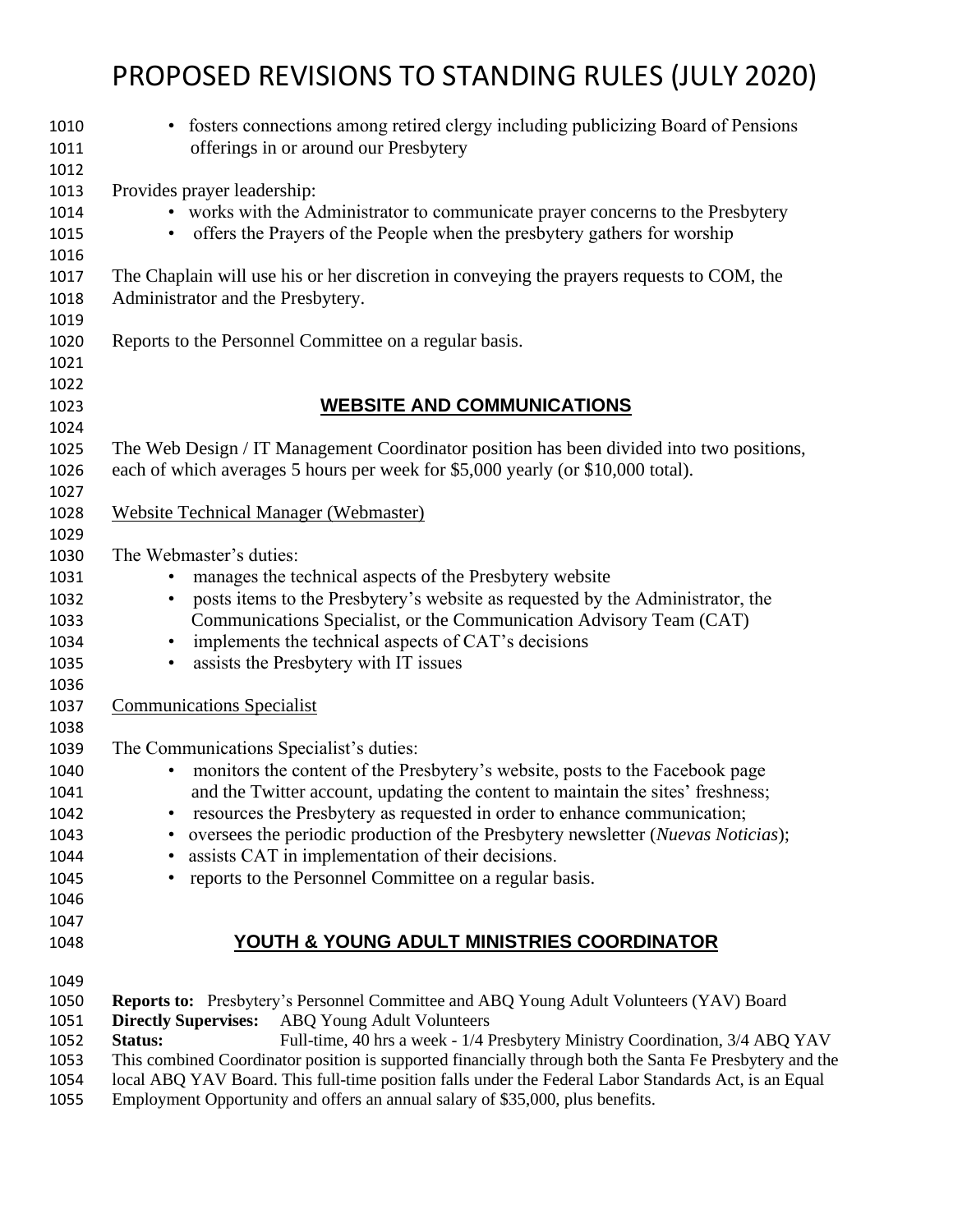| 1056 |                                                                                                       |
|------|-------------------------------------------------------------------------------------------------------|
| 1057 | <b>Job Summary</b>                                                                                    |
| 1058 | The Coordinator develops and directs Presbytery-level youth and young adult ministries and is the     |
| 1059 | Albuquerque Young Adult Volunteer (YAV) site coordinator.                                             |
| 1060 |                                                                                                       |
| 1061 | <b>Essential Functions</b>                                                                            |
| 1062 | • Presbytery of Santa Fe                                                                              |
| 1063 | • Oversee Organization and Implementation of Youth & Young Adult Ministry in the Presbytery of        |
| 1064 | Santa Fe                                                                                              |
| 1065 | • Focus on Presbytery level youth ministries such as single-day activities and multi-day retreats     |
| 1066 | (including periodic mission trips), support for youth leaders and coordinating participation in the   |
|      |                                                                                                       |
| 1067 | PC(USA) Youth Triennium                                                                               |
| 1068 | • Encourage and support network of Presbytery young adults for spiritual growth and engagement        |
| 1069 | • Participate in quarterly gatherings of Presbytery Staff Consultants and the Personnel Committee     |
| 1070 |                                                                                                       |
| 1071 | • Young Adult Volunteers                                                                              |
| 1072 | • Recruit, Interview and Oversee Placement of Young Adult Volunteers (YAVs)                           |
| 1073 | • Build relationships with partner organizations to facilitate the recruitment of future YAVs         |
| 1074 | • Participate in the annual interviewing, screening and selection process of YAV candidates           |
| 1075 | • Coordinate and facilitate a local orientation for ABQ YAV's                                         |
| 1076 | • Develop appropriate work placement sites for the ABQ YAV's                                          |
| 1077 |                                                                                                       |
| 1078 | • Offer Regular Support and Challenge to the YAVs                                                     |
| 1079 | • Act as site director to support ongoing guidance and training for YAVs in such areas as             |
| 1080 | community engagement, spiritual growth, leadership development, intentional community                 |
| 1081 | building and conflict transformation processes                                                        |
| 1082 | • Coordinate regular community activity days, periodic retreats and participation in the Presbytery   |
| 1083 | • Perform year-end exit interviews with each ABQ YAV and with their site placement supervisor         |
| 1084 |                                                                                                       |
| 1085 | • Manage, Develop, and Promote the YAV Program                                                        |
| 1086 | • Oversee housing arrangements for the ABQYAVs                                                        |
| 1087 | • Coordinate regularly with job site placement supervisors                                            |
| 1088 | • Work with the ABQYAV Board, including with budget implementation and regular financial              |
| 1089 | reporting                                                                                             |
| 1090 | • Provide regular website updates to YAV office for informational and recruitment purposes            |
| 1091 | • Participate in annual gatherings of the PC(USA) YAV program, and maintain communication             |
| 1092 | with PC(USA) Mission Agency offices related to the position                                           |
| 1093 | • Interpret the goals and vision of the YAV program and of the ABQ YAV site to supporting             |
| 1094 | churches, community partners, and the wider PC(USA)                                                   |
| 1095 |                                                                                                       |
|      |                                                                                                       |
| 1096 | <b>Core Competencies</b>                                                                              |
| 1097 | • Organizational Capacity: Demonstrates ability to handle multiple tasks and demands. Implements and  |
| 1098 | manages efficient processes and procedures in a timely and professional manner. Coordinates           |
| 1099 | effectively with a variety of constituencies.                                                         |
| 1100 |                                                                                                       |
| 1101 | • Communication Skills: Communicates in an open, clear and timely manner. Engages in current and      |
| 1102 | emerging technologies to facilitate communication.                                                    |
| 1103 |                                                                                                       |
| 1104 | • Mentoring Ability: Facilitates individual and community discernment. Engages positively with others |
| 1105 | and resolves interpersonal conflict. Utilizes active listening. Motivates and includes others in a    |
| 1106 | diverse, volunteer-based ministry.                                                                    |